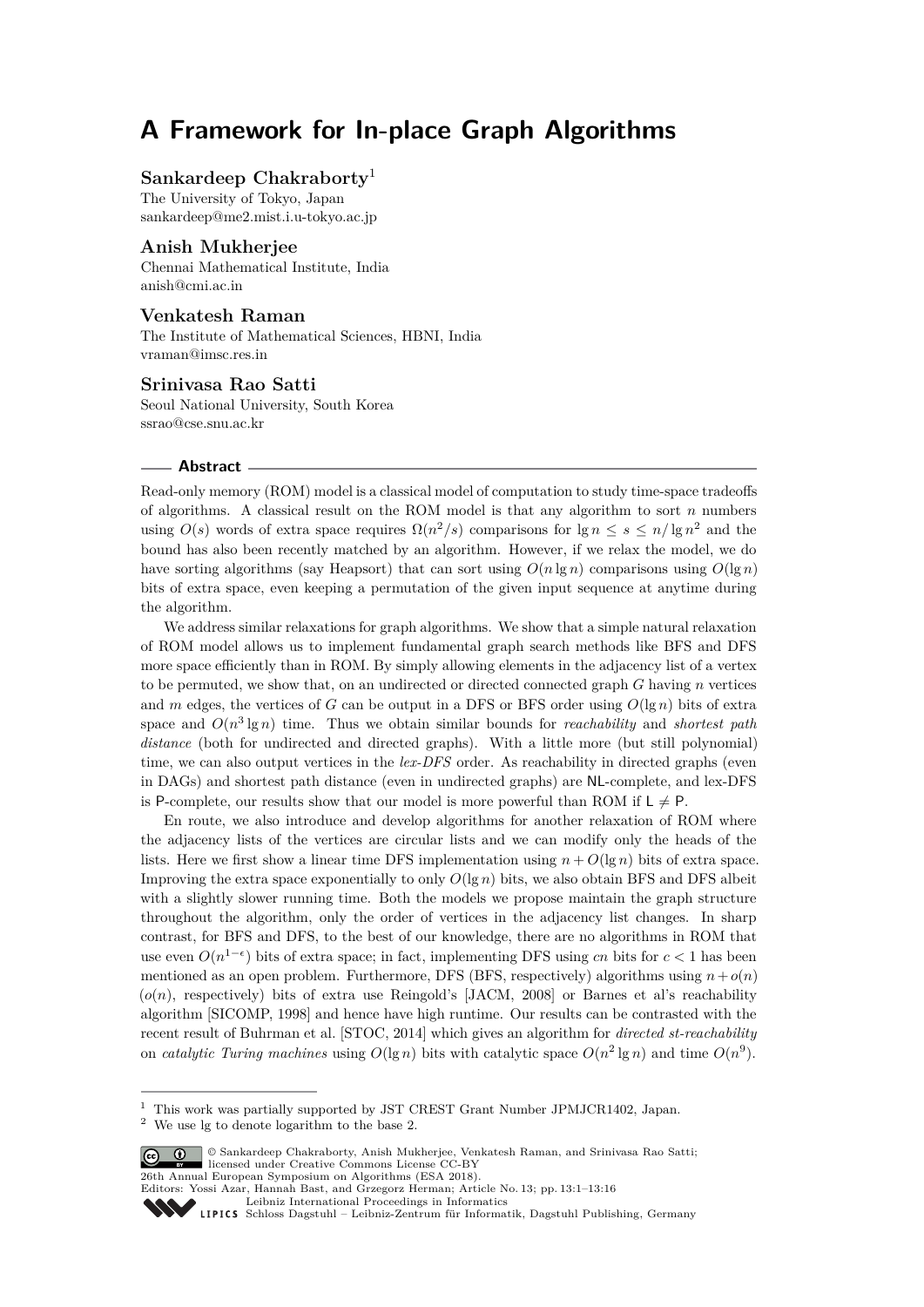### **13:2 A Framework for In-place Graph Algorithms**

**2012 ACM Subject Classification** Mathematics of computing → Graph algorithms, Theory of  $computation \rightarrow Models of computation$ 

**Keywords and phrases** DFS, BFS, in-place algorithm, space-efficient graph algorithms, logspace

**Digital Object Identifier** [10.4230/LIPIcs.ESA.2018.13](http://dx.doi.org/10.4230/LIPIcs.ESA.2018.13)

**Related Version** A full version of the paper can be found at [\[21\]](#page-13-0), [https://arxiv.org/abs/1711.](https://arxiv.org/abs/1711.09859) [09859](https://arxiv.org/abs/1711.09859).

# **1 Introduction**

Motivated by the rapid growth of huge data set ("big data"), space efficient algorithms are becoming increasingly important than ever before. The proliferation of specialized handheld devices and embedded systems that have a limited supply of memory provide another motivation to consider space efficient algorithms. To design *space-efficient* algorithms in general, several models of computation have been proposed. Among them, the following two computational models have received considerable attention in the literature.

- In the *read-only* memory (ROM) model, we assume that the input is given in a read-only memory. The output of an algorithm is written on a separate write-only memory, and the output can not be read or modified again. In addition to the input and output media, a limited random access workspace is available. Early work on this model was on designing lower bounds [\[14,](#page-12-0) [15,](#page-12-1) [16\]](#page-13-1), for designing algorithms for selection and sorting [\[26,](#page-13-2) [38,](#page-14-0) [43,](#page-14-1) [49,](#page-14-2) [50,](#page-14-3) [52\]](#page-15-1) and problems in computational geometry [\[6,](#page-12-2) [9,](#page-12-3) [12,](#page-12-4) [25,](#page-13-3) [30\]](#page-13-4). Recently there has been interest on space-efficient graph algorithms [\[7,](#page-12-5) [10,](#page-12-6) [11,](#page-12-7) [22,](#page-13-5) [23,](#page-13-6) [24,](#page-13-7) [37,](#page-14-4) [44,](#page-14-5) [45\]](#page-14-6).
- $\blacksquare$  In the *in-place* model, the input elements are given in an array, and the algorithm may use the input array as working space. Hence the algorithm may modify the array during its execution. After the execution, all the input elements should be present in the array (maybe in a permuted order) and the output maybe put in the same array or sent to an output stream. The extra space usage during the execution of the algorithm is limited to  $O(\lg n)$  bits. A prominent example of an in-place algorithm is the classic heap-sort. Other than in-place sorting [\[42\]](#page-14-7), searching [\[40,](#page-14-8) [51\]](#page-14-9) and selection [\[47\]](#page-14-10), many in-place algorithms were designed in areas such as computational geometry [\[17\]](#page-13-8) and stringology [\[41\]](#page-14-11).

Apart from these models, researchers have also considered (semi)-streaming models [\[3,](#page-12-8) [39,](#page-14-12) [49\]](#page-14-2) for designing space-efficient algorithms. Very recently the following two new models were introduced in the literature with the same objective.

- Chan et al. [\[27\]](#page-13-9) introduced the *restore* model which is a more relaxed version of read-only  $\equiv$ memory (and a restricted version of the in-place model), where the input is allowed to be modified, but at the end of the computation, the input has to be restored to its original form. They also gave space efficient algorithms for selection and sorting on integer arrays in this model. This has motivation, for example, in scenarios where the input (in its original form) is required by some other application.
- Buhrman et al. [\[18,](#page-13-10) [19,](#page-13-11) [46\]](#page-14-13) introduced and studied the *catalytic-space* model where a small amount (typically  $O(\lg n)$  bits) of clean space is provided along with some large additional auxiliary space, with the condition that the additional space is initially in an arbitrary, possibly incompressible, state and must be returned to this state when the computation is finished. The input is assumed to be given in ROM. Thus this model can be thought of as having an auxiliary storage that needs to be 'restored' in contrast to the model by Chan et al. [\[27\]](#page-13-9) where the input array has to be 'restored'. They show various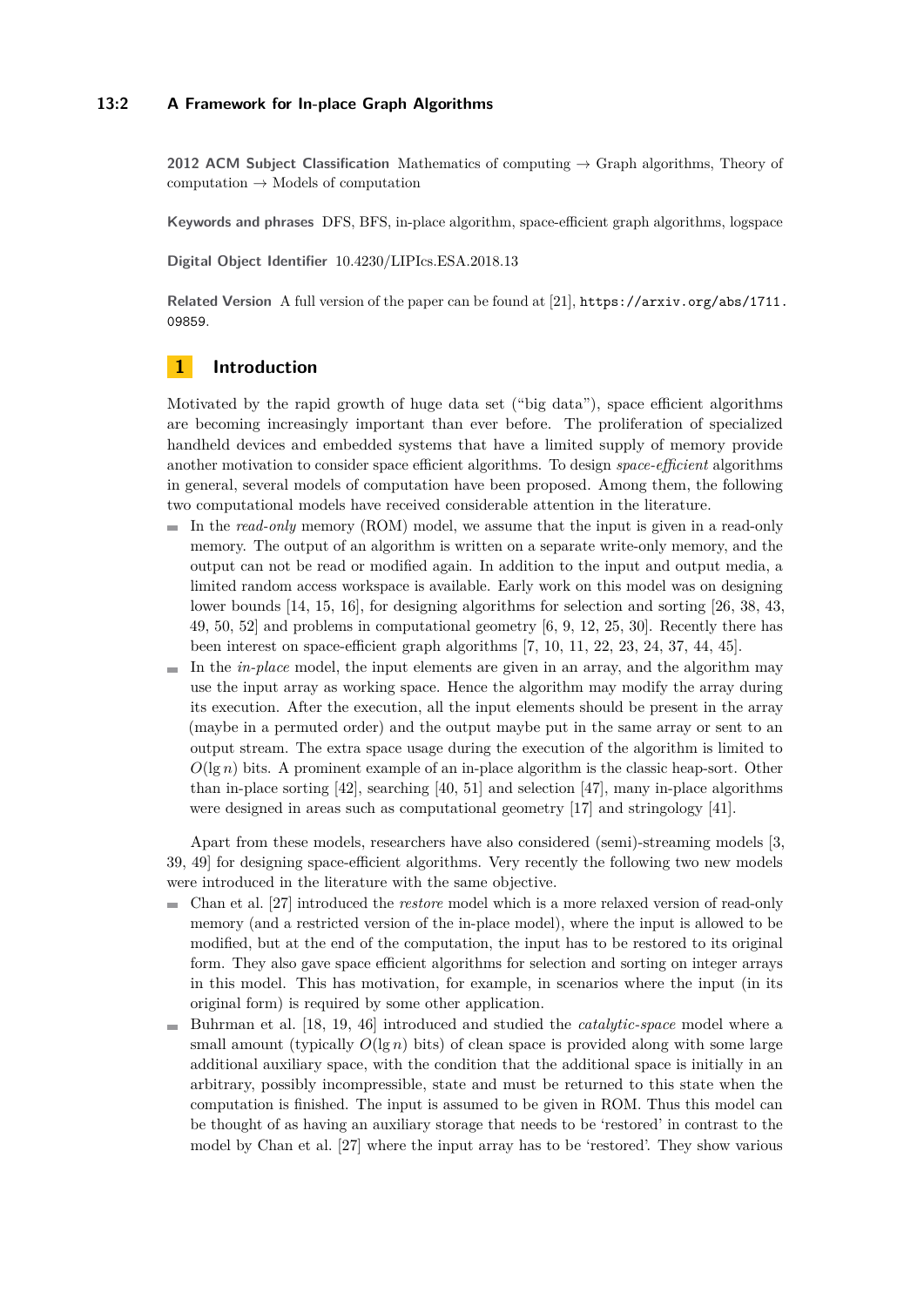interesting complexity theoretic consequences in this model and designed space-efficient algorithms in comparison with the ROM model for a few combinatorial problems.

### **1.1 Previous work on space efficient graph algorithms**

Even though these models were introduced in the literature with the aim of designing and/or implementing various algorithms space efficiently, *space efficient graph algorithms* have been designed only in the (semi)-streaming and the ROM model. In the streaming and semi-streaming models, researchers have studied several basic and fundamental algorithmic problems such as connectivity, minimum spanning tree, matching. See [\[48\]](#page-14-14) for a comprehensive survey in this field. Research on these two models (i.e., streaming and semi-streaming) is relatively new and has been going on for the last decade or so whereas the study in ROM could be traced back to almost 40 years. In fact there is already a rich history of designing space efficient algorithms in the read-only memory model. The complexity class L is the class containing decision problems that can be solved by a deterministic Turing machine using only logarithmic amount of work space for computation. There are several important algorithmic results [\[31,](#page-13-12) [34,](#page-14-15) [35,](#page-14-16) [36\]](#page-14-17) for this class, the most celebrated being Reingold's method [\[55\]](#page-15-2) for checking *st*-reachability in an undirected graph, i.e., to determine if there is a path between two given vertices *s* and *t*. NL is the non-deterministic analogue of L and it is known that the *st*-reachability problem for *directed* graphs is NL-complete (with respect to log space reductions). Using Savitch's algorithm [\[5\]](#page-12-9), this problem can be solved in  $n^{O(\lg n)}$  time using  $O(\lg^2 n)$  bits of extra space. Savitch's algorithm is very space efficient but its running time is superpolynomial. Among the deterministic algorithms running in polynomial time for directed *st*-reachability, the most space efficient algorithm is due to Barnes et al. [\[13\]](#page-12-10) who diffected *st*-reachability, the most space emclent algorithm is due to Barnes et al. [15] who<br>gave a slightly sublinear space (using  $n/2^{\Theta(\sqrt{\lg n})}$  bits) algorithm for this problem running in polynomial time. We know of no better polynomial time algorithm for this problem with better space bound. Moreover, the space used by this algorithm matches a lower bound on space for solving directed *st*-reachability on a restricted model of computation called Node Naming Jumping Automata on Graphs (NNJAG's) [\[28,](#page-13-13) [33\]](#page-14-18). This model was introduced especially for the study of directed *st*-reachability and most of the known sublinear space algorithms for this problem can be implemented on it. Thus, to design any polynomial time algorithms for this problem can be implemented on it. Thus, to design any polynomial time<br>ROM algorithm taking space less than  $n/2^{\Theta(\sqrt{\lg n})}$  bits requires radically new ideas. Recently there has been some improvement in the space bound for some special classes of graphs like planar and H-minor free graphs [\[8,](#page-12-11) [20\]](#page-13-14). A drawback for all these algorithms using small space i.e., sublinear number of bits, is that their running time is often some polynomial of high degree. This is not surprising as Tompa [\[57\]](#page-15-3) showed that for directed *st*-reachability, if the number of bits available is  $o(n)$  then some natural algorithmic approaches to the problem require super-polynomial time.

Motivated by these impossibility results from complexity theory and inspired by the practical applications of these fundamental graph algorithms, recently there has been a surge of interest in improving the space complexity of the fundamental graph algorithms without paying too much penalty in the running time i.e., reducing the working space of the classical graph algorithms to  $O(n)$  bits with little or no penalty in running time. Thus the goal is to design space-efficient yet reasonably time-efficient graph algorithms on the ROM. Generally most of the classical linear time graph algorithms take  $O(n \lg n)$  bits. Recently Asano et al. [\[7\]](#page-12-5) gave an  $O(m \lg n)$  time algorithm using  $O(n)$  bits, and another implementation taking  $n + o(n)$  bits (using Reingold's or Barnes et al's reachability algorithm) but using high polynomial running time. Later, time bound was improved to  $O(m \lg \lg n)$  still using  $O(n)$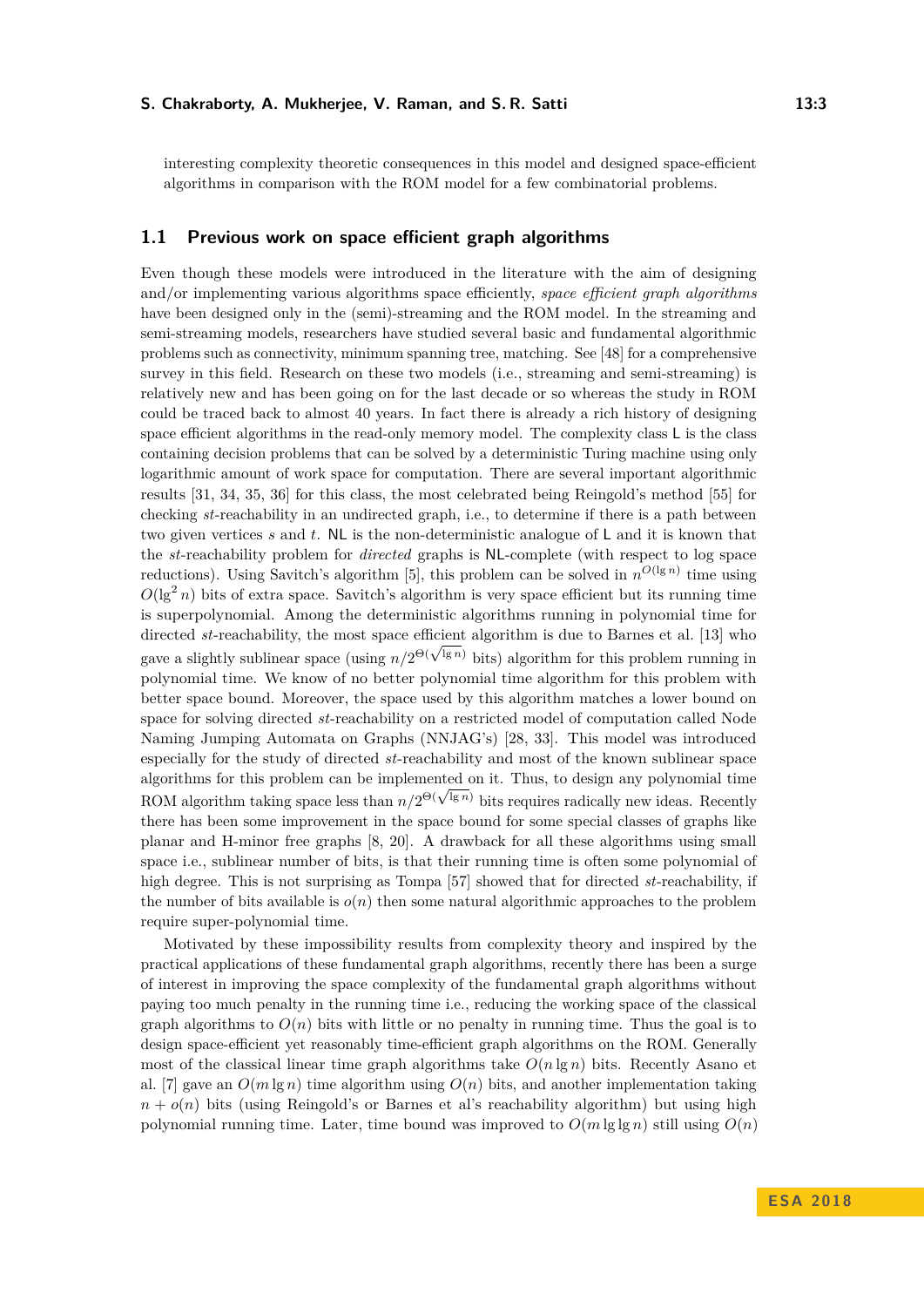### **13:4 A Framework for In-place Graph Algorithms**

bits in [\[37\]](#page-14-4). For sparse graphs, the time bound is further improved in [\[10,](#page-12-6) [22\]](#page-13-5) to optimal  $O(m)$ using still  $O(n)$  bits of space. Improving on the classical linear time implementation of BFS which uses  $O(n \lg n)$  bits of space, recent space efficient algorithms [\[10,](#page-12-6) [37,](#page-14-4) [44\]](#page-14-5) have resulted in a linear time algorithm using  $n \lg 3 + o(n)$  bits. We know of no algorithm for BFS using  $n + o(n)$  bits and  $O(m \lg^c n)$  (or even  $O(mn)$ ) time for some constant *c* in ROM. The only  $n + o(n)$  bits and  $O(m \lg n)$  (or even  $O(mn)$ ) time for some constant c in ROM. The omy<br>BFS algorithm taking sublinear space uses  $n/2^{\Theta(\sqrt{\lg n})}$  bits [\[13\]](#page-12-10) and has a high polynomial runtime. A few other space efficient algorithms for fundamental graph problems like checking strong connectivity [\[37\]](#page-14-4), biconnectivity and performing *st*-numbering [\[22\]](#page-13-5), recognizing chordal and outerplanar graphs [\[24,](#page-13-7) [45\]](#page-14-6) were also designed very recently.

# **1.2 In-place model for graph algorithms**

In order to break these inherent space bound barriers and obtain reasonably time and space efficient graph algorithms, we want to relax the limitations of ROM. And the most natural and obvious candidate in this regard is the classical *in-place* model. Thus our main objective is to initiate a systematic study of efficient in-place (i.e., using  $O(\lg n)$  bits of extra space) algorithms for graph problems. To the best of our knowledge, this has not been done in the literature before. Our first goal towards this is to properly define models for in-place graph algorithms. As in the case of the standard in-place model, we need to ensure that the graph (adjacency) structure remains intact throughout the algorithm. Let  $G = (V, E)$  be the input graph with  $n = |V|$ ,  $m = |E|$ , and assume that the vertex set V of G is the set  $V = \{1, 2, \dots, n\}$ . To describe these models, we assume that the input graph representation consists of two parts: (i) an array *V* of length *n*, where  $V[i]$  stores a pointer to the adjacency list of vertex *i*, and (ii) a list of singly linked lists, where the *i*-th list consists of a singly linked list containing all the neighbors of vertex *i* with *V* [*i*] pointing to the head of the list. In the ROM model, we assume that both these components cannot be modified. In our relaxed models, we assume that one of these components can be modified in a limited way. This gives rise to two different models which we define next.

**Implicit model.** The most natural analogue of in-place model allows any two elements in the adjacency list of a vertex to be swapped (in  $O(1)$ ) time assuming that we have access to the nodes storing those elements in the singly linked list). The adjacency "structure" of the representation does not change; only the values stored can be swapped. (One may restrict this further to allow only elements in adjacent nodes to be swapped. Most of our algorithms work with this restriction.) We call it the implicit model inspired by the notion of *implicit data structures* [\[51\]](#page-14-9).

**Rotate model.** In this model, we assume that only the pointers stored in the array *V* can be modified, that too in a limited way - to point to any node in the adjacency list, instead of always pointing to the first node. In space-efficient setting, since we do not have additional space to store a pointer to the beginning of the adjacency list explicitly, we assume that the second component of the graph representation consists of a list of circular linked lists (instead of singly linked lists) – i.e., the last node in the adjacency list of each vertex points to the first node (instead of storing a null pointer). We call the element pointed to by the pointer as the front of the list, and a unit cost rotate operation changes the element pointed to by the pointer to the next element in the list.

Thus the rotate model corresponds to keeping the adjacency lists in read-only memory and allowing (limited) updates on the pointer array that points to these lists. And, the implicit model corresponds to the reverse case, where we keep the pointer array in read-only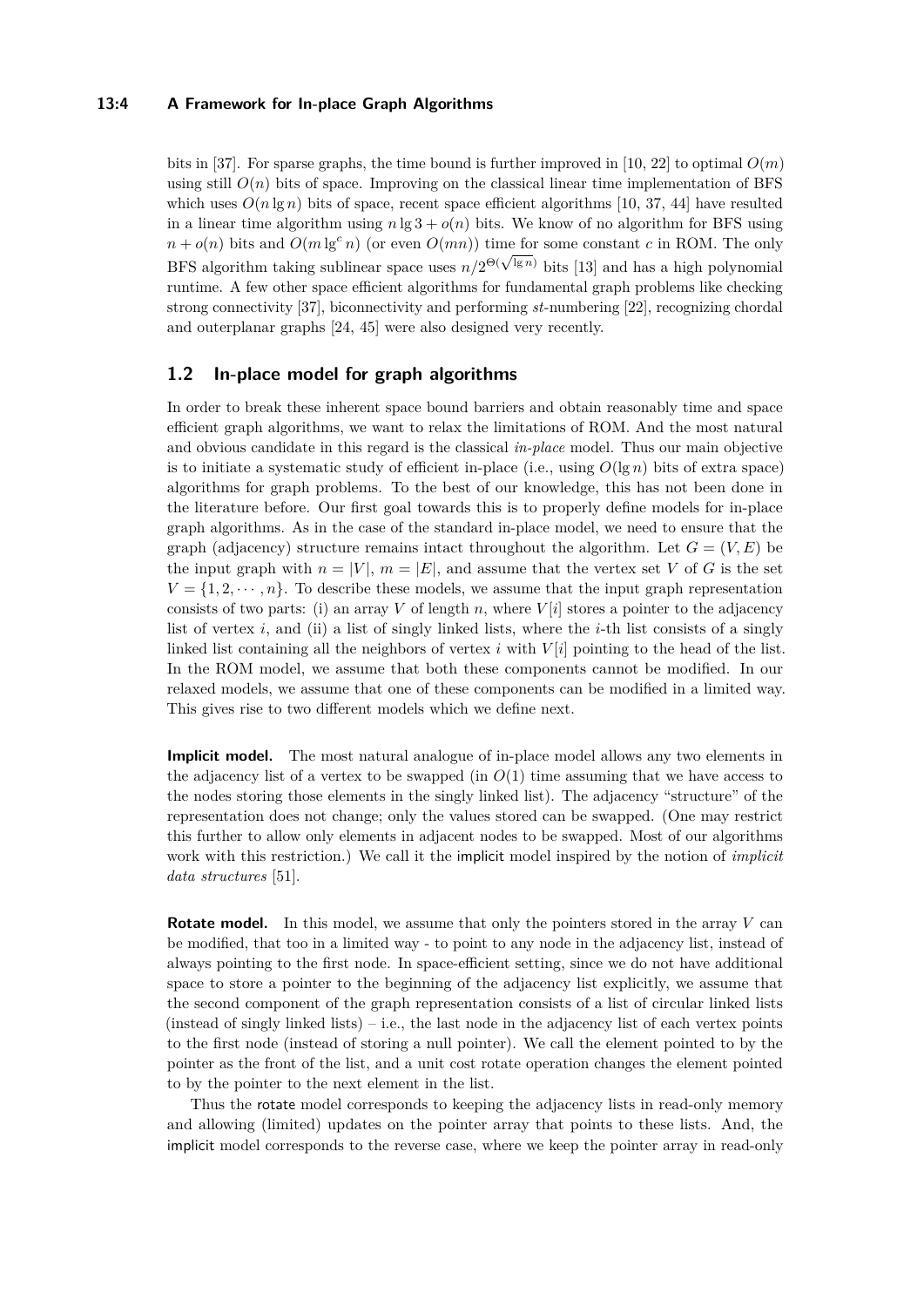#### **S. Chakraborty, A. Mukherjee, V. Raman, and S. R. Satti 13:5** 13:5

memory and allow swaps on the adjacency lists/arrays. A third alternative especially for the implicit model is to assume that the input graph is represented as an adjacency array, i.e., adjacency lists are stored as arrays instead of singly linked lists (see [\[22,](#page-13-5) [37,](#page-14-4) [45\]](#page-14-6) for some results using this model); and we allow here that any two elements in the adjacency array

### **1.3 Definitions, computational complexity and notations**

We study some basic and fundamental graph problems in these models. In what follows we provide the definitions and state the computational complexity of these problems. For the DFS problem, there have been two versions studied in the literature. In the *lexicographically smallest DFS* or *lex-DFS* problem, when DFS looks for an unvisited vertex to visit in an adjacency list, it picks the "first" unvisited vertex where the "first" is with respect to the appearance order in the adjacency list. The resulting DFS tree will be unique. In contrast to lex-DFS, an algorithm that outputs *some* DFS numbering of a given graph, treats an adjacency list as a set, ignoring the order of appearance of vertices in it, and outputs a vertex ordering *T* such that there exists *some* adjacency ordering *R* such that *T* is the DFS numbering with respect to *R*. We say that such a DFS algorithm performs *general-DFS*. Reif [\[54\]](#page-15-4) has shown that lex-DFS is P-complete (with respect to log-space reductions) implying that a logspace algorithm for lex-DFS results in the collapse of complexity classes P and L. Anderson et al. [\[4\]](#page-12-12) have shown that even computing the leftmost root-to-leaf path of the lex-DFS tree is P-complete. For many years, these results seemed to imply that the general-DFS problem, that is, the computation of any DFS tree is also inherently sequential. However, Aggarwal et al. [\[1,](#page-12-13) [2\]](#page-12-14) proved that the general-DFS problem can be solved much more efficiently, and it is in RNC. Whether the general-DFS problem is in NC is still open.

can be swapped. In this model, some of our algorithms have improved performance in time.

As is standard in the design of space-efficient algorithms [\[10,](#page-12-6) [37\]](#page-14-4), while working with directed graphs, we assume that the graphs are given as in/out (circular) adjacency lists i.e., for a vertex *v*, we have the (circular) lists of both in-neighbors and out-neighbors of *v*. We assume the word RAM model of computation where the machine consists of words of size *w* in  $\Omega(\lg n)$  bits and any logical, arithmetic and bitwise operation involving a constant number of words takes *O*(1) time. We count space in terms of number of *extra* bits used by the algorithm other than the input, and this quantity is referred as "extra space" and "space" interchangeably throughout the paper. By a path of length *d*, we mean a simple path on *d* edges. By  $deg(x)$  we mean the degree of the vertex x. In directed graphs, it should be clear from the context whether that denotes out-degree or in-degree. By a BFS/DFS traversal of the input graph  $G$ , as in [\[7,](#page-12-5) [10,](#page-12-6) [22,](#page-13-5) [37,](#page-14-4) [44\]](#page-14-5), we refer to reporting the vertices of  $G$  in the BFS/DFS ordering, i.e., in the order in which the vertices are visited for the first time.

### **1.4 Our Results**

**Depth-first Search.** In the rotate model, we show the following in Sections [2.1,](#page-7-0) [2.2](#page-8-0) and [2.3.](#page-9-0)

<span id="page-4-0"></span>**► Theorem 1.** Let *G* be a directed or an undirected graph, and  $\ell \leq n$  be the maximum depth *of the DFS tree starting at a source vertex s. Then in the* rotate *model, the vertices of G can be output in*

- (a) the lex-DFS order in  $O(m+n)$  time using  $n \lg 3 + O(\lg^2 n)$  bits of extra space,
- **(b)** *a general-DFS order in*  $O(m+n)$  *time using*  $n+O(\lg n)$  *bits of extra space, and*
- (c) a general-DFS order in  $O(m^2/n + m\ell)$  time for an undirected graph and in  $O(m(n + \ell^2))$ *time for directed graphs using*  $O(\lg n)$  *bits of extra space. For this algorithm, we assume that s can reach all other vertices.*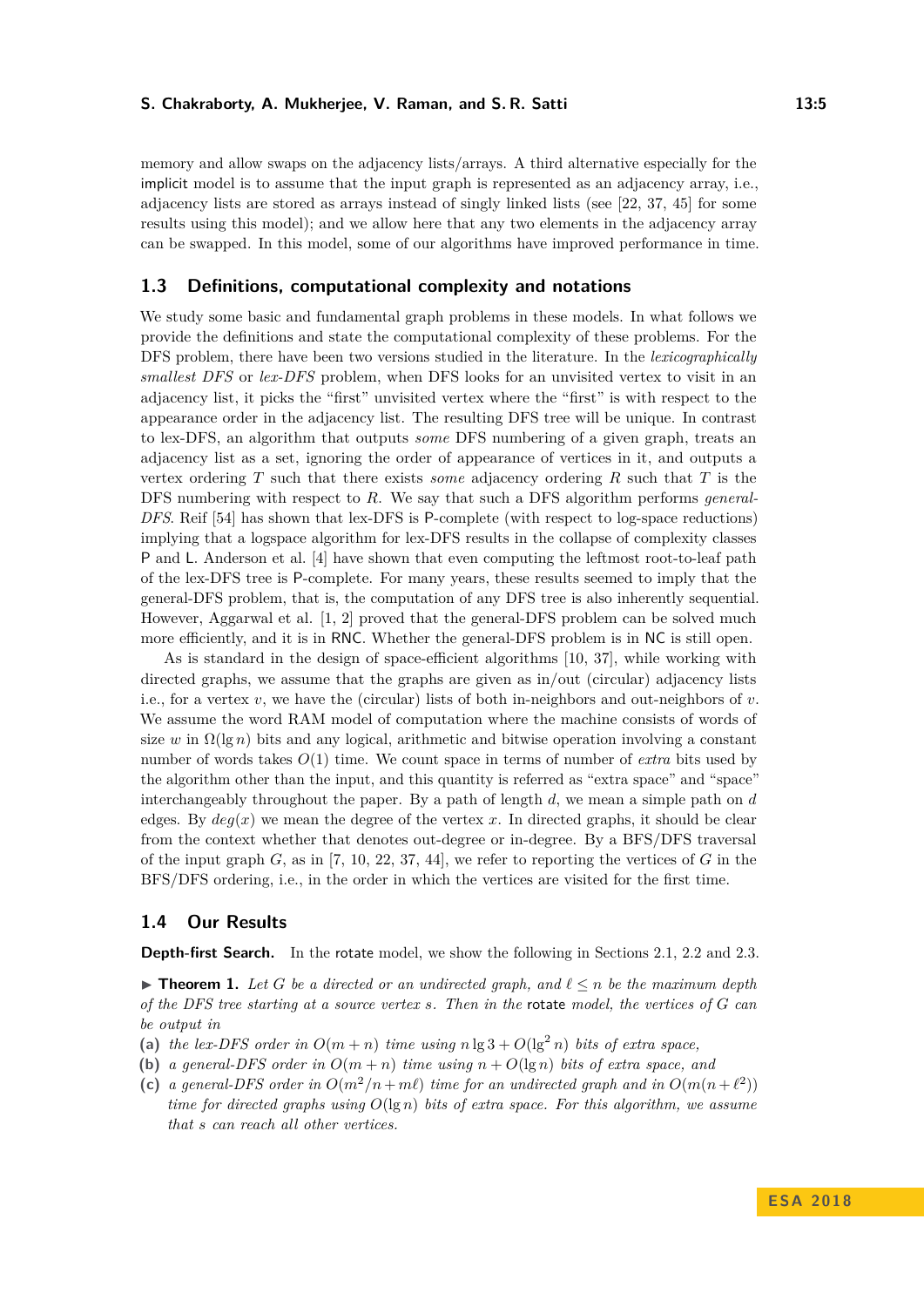#### **13:6 A Framework for In-place Graph Algorithms**

In the implicit model, we obtain polynomial time implementations for lex-DFS and general-DFS using  $O(\lg n)$  bits of extra space. For lex-DFS, this is conjectured to be unlikely in ROM as the problem is P-complete [\[54\]](#page-15-4). In particular, we show the following in Section [4.](#page-10-0)

<span id="page-5-1"></span>▶ **Theorem 2.** Let *G* be a directed or an undirected graph with a source vertex *s* and  $l ≤ n$ *be the maximum depth of any DFS tree starting at s that can reach all other vertices. Then in the* implicit *model, using*  $O(\lg n)$  *bits of extra space, the vertices of*  $G$  *can be output in* 

- (a) the lex-DFS order in  $O(m^3/n^2 + \ell m^2/n)$  time if G is given in adjacency list and in  $O(m^2 \lg n/n)$  *time if G is given in adjacency array for undirected graphs. For directed graphs our algorithm takes*  $O(m^2(n + \ell^2)/n)$  *time if G is given in adjacency list and*  $O(m \lg n(n + \ell^2))$  *time if G is given in adjacency array;*
- **(b)** a general-DFS traversal order in  $O(m^2/n)$  time if the input graph G is given in an *adjacency list and in*  $O(m^2(\lg n)/n + m\ell \lg n)$  *time if it is given in an adjacency array.*

In sharp contrast, for space efficient algorithms for DFS in ROM, the landscape looks markedly different. To the best of our knowledge, there are no DFS algorithms in general graphs in ROM that use  $O(n^{1-\epsilon})$  bits. In fact, an implementation of DFS taking *cn* bits for  $c < 1$  has been proposed as an open problem in [\[7\]](#page-12-5).

**Breadth-first Search.** In the rotate model, we show the following.

**► Theorem [3](#page-5-0).** (▲)<sup>3</sup> *Let G be a directed or an undirected graph, and*  $\ell \leq n$  *be the depth of the BFS tree starting at the source vertex s. Then in the* rotate *model, the vertices of G can be output in a BFS order in*

- (a)  $O(m + n\ell^2)$  *time using*  $n + O(\lg n)$  *bits of extra space, and*
- **(b)**  $O(m\ell + n\ell^2)$  *time using*  $O(\lg n)$  *bits of extra space. Here we assume that the source vertex can reach all other vertices.*

In the implicit model, we can match the runtime of BFS from rotate model, and do better in some special classes of graphs. In particular, we show the following.

I **Theorem 4.** (♠) *Let G be a directed or an undirected graph with a source vertex that can reach all other vertices by a distance of at most*  $\ell \leq n$ . Then in the implicit model, using *O*(lg *n*) *bits of extra space, the vertices of G can be output in a BFS order in*

- (a)  $O(m + n\ell^2)$  *time*;
- **(b)** the runtime can be improved to  $O(m + n\ell)$  time if there are no degree 2 vertices;
- (c) the runtime can be improved to  $O(m)$  if the degree of every vertex is at least  $2 \lg n + 3$ .

Similar to DFS, to the best of our knowledge, there are no polynomial time BFS algorithms in ROM that use even  $O(n^{1-\epsilon})$  bits. On the other hand, we don't hope to have a BFS algorithm (for both undirected and directed graphs) using  $O(\lg n)$  bits of extra space in ROM as the problem is NL-complete [\[5\]](#page-12-9).

**Minimum Spanning Tree (MST).** We also study the problem of reporting the edges of a MST of a given undirected connected graph *G* and we show the following.

<span id="page-5-0"></span><sup>&</sup>lt;sup>3</sup> Proofs of results marked with  $(\spadesuit)$  appear in the full version [\[21\]](#page-13-0).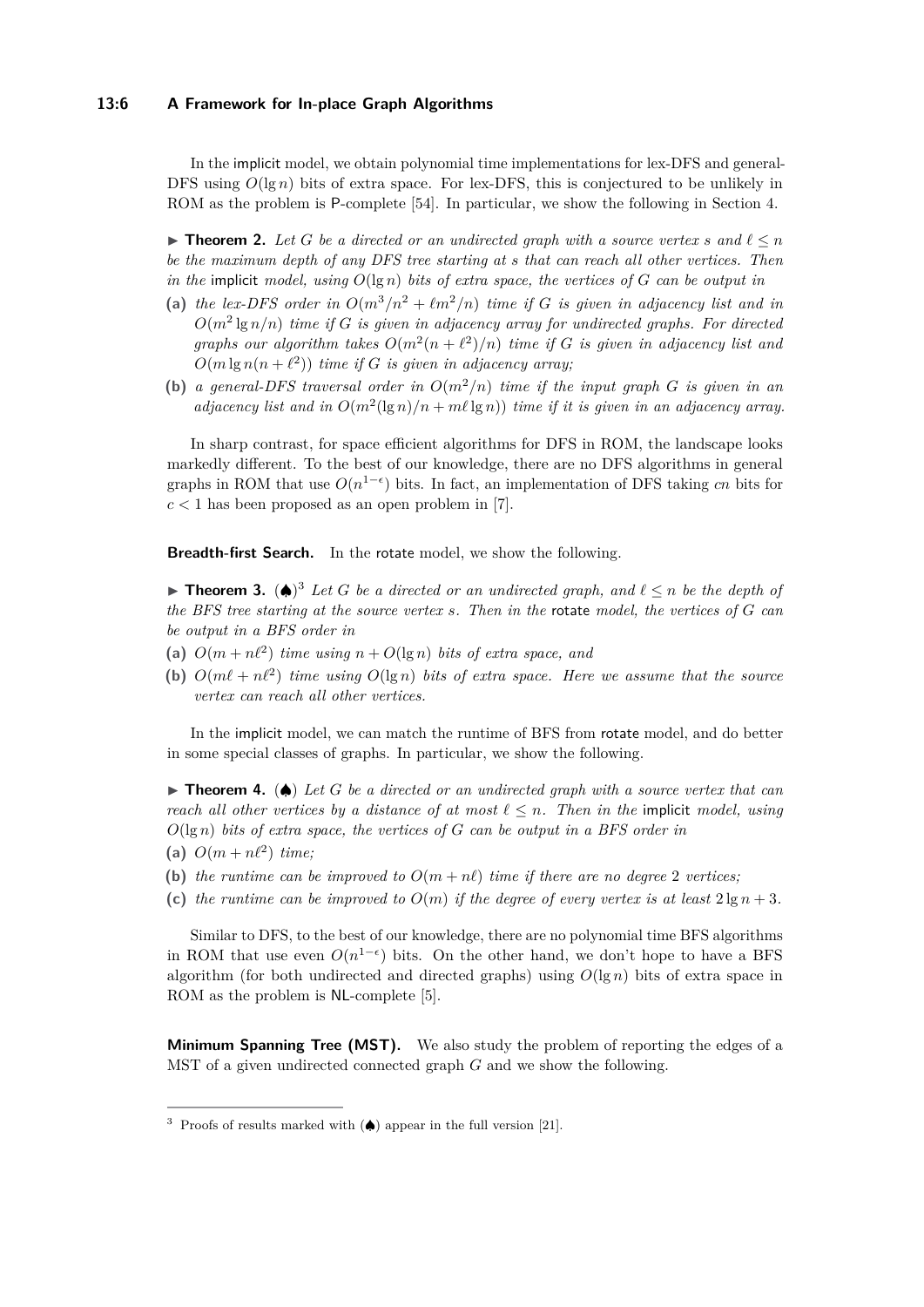#### **S. Chakraborty, A. Mukherjee, V. Raman, and S. R. Satti 13:7** 13:7

- **(a)** *O*(*mn*) *time in the* rotate *model,*
- **(b)** *O*(*mn*<sup>2</sup> ) *time in the* implicit *model if G is given in an adjacency list, and*
- **(c)** *O*(*mn* lg *n*) *time in the* implicit *model when G is represented in an adjacency array.*

Note that by the results of [\[53,](#page-15-5) [55\]](#page-15-2), we already know log-space algorithms for MST in ROM but again the drawback of those algorithms is their large time complexity. On the other hand, our algorithms have relatively small polynomial running time, simplicity, making it an appealing choice in applications with strict space constraints.

### **1.5 Techniques**

Our implementations follow (variations of) the classical algorithms for BFS and DFS that use three colors (white, gray and black), but avoid the use of stack (for DFS) and queue (for BFS). In the rotate model, we first observe that in the usual search algorithms one can dispense with the extra data structure space of pointers maintaining the search tree (while retaining the linear number of bits and a single bit per vertex in place of the full unvisited/visited/explored array) simply by rotating each circular adjacency lists to move the parent or a (typically the currently explored) child to the beginning of the list to help navigate through the tree during the forward or the backtracking step, i.e. by changing the pointer from the vertex to the list of its adjacencies by one node at a time. This retains the basic efficiency of the search strategies. The nice part of this strategy is that the total number of rotations also can be bounded. To reduce the extra space from linear to logarithmic, it is noted that one can follow the vertices based on the current rotations at each vertex to determine the visited status of a vertex, i.e. these algorithms use the rotate operation in a non-trivial way to move elements within the lists to determine the color of the vertices as well. However, the drawback is that to do so could require moving up (or down) the full height of the implicit search tree. This yields polynomial rather than (near-)linear time algorithms.

In the implicit model, we use the classical *bit encoding* trick used in the development of the implicit data structures  $[51]$ . We encode one (or two) bit(s) using a sequence of two (or three respectively) distinct numbers. To encode a single bit *b* using two distinct values *x* and *y* with  $x < y$ , we store the sequence *x*, *y* if  $b = 0$ , and *y*, *x* otherwise. Similarly, permuting three distinct values  $x, y, z$  with  $x < y < z$ , we can represent six combinations. We can choose any of the four combinations to represent up to 4 colors (i.e. two bits). Generalizing this further, we can encode a pointer taking  $\lg n$  bits using  $2 \lg n$  distinct elements where reading or updating a bit takes constant time, and reading or updating a pointer takes  $O(\lg n)$  time. This also is the reason for the requirement of vertices with degree at least 3 or  $2 \lg n + 3$  for faster algorithms, which will become clear in the description of the algorithms.

### **1.6 Consequences of our BFS and DFS results**

There are many interesting and surprising consequences of our results for BFS and DFS in both the rotate and implicit model. In what follows, we mention a few of them. See the full version [\[21\]](#page-13-0) for the complete discussion on the consequences of our results.

For *directed st-reachability*, as mentioned previously, the most space efficient polynomial For *airectea st-reachability*, as mentioned previously, the most space emclent polynomial<br>time algorithm [\[13\]](#page-12-10) uses  $n/2^{\Theta(\sqrt{\lg n})}$  bits. In sharp contrast, we obtain efficient (timewise) log-space algorithms for this problem in both the rotate and implicit models (as a corollary of our directed graph DFS/BFS results). In terms of workspace this is exponentially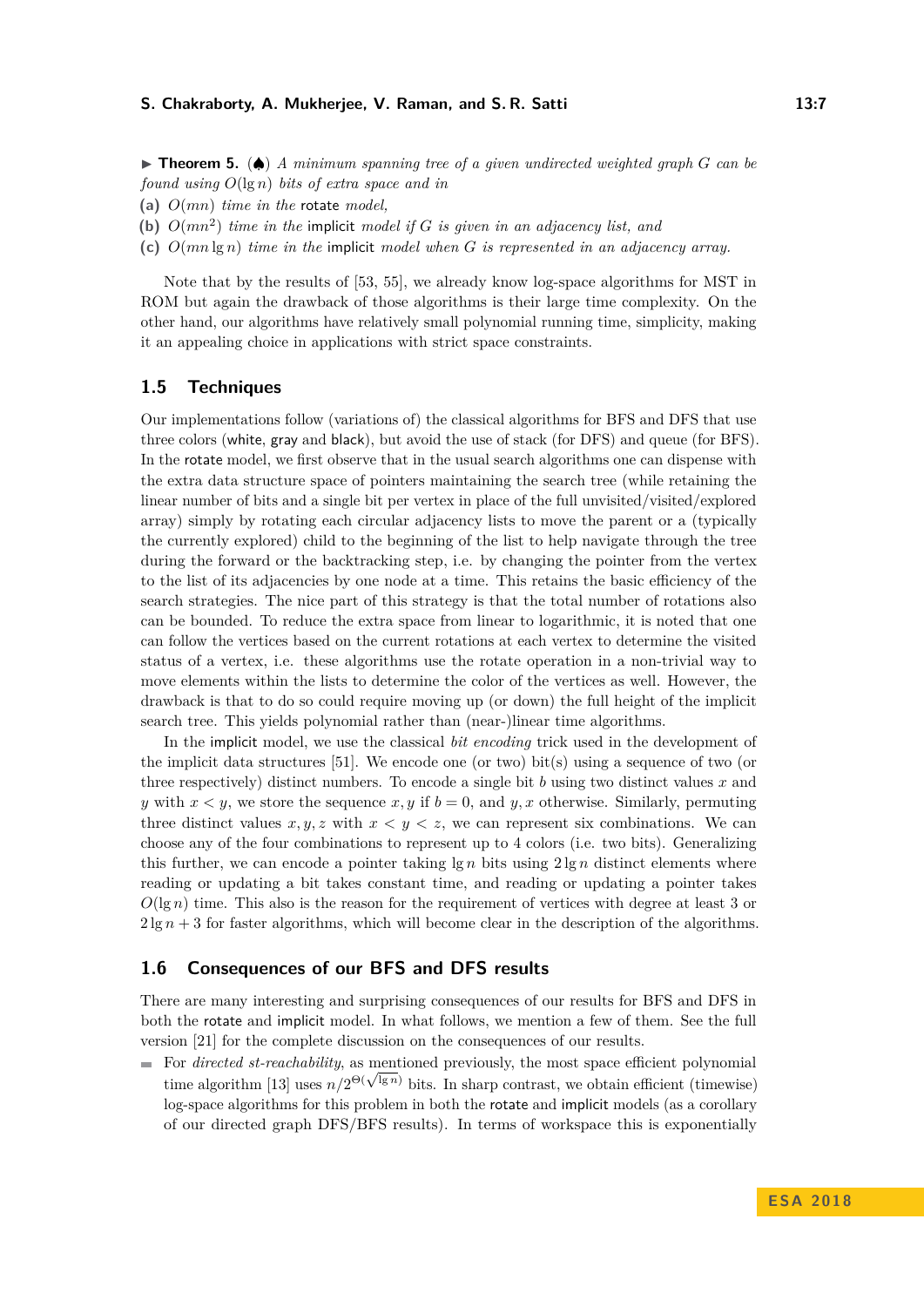### **13:8 A Framework for In-place Graph Algorithms**

better than the best known polynomial time algorithm [\[13\]](#page-12-10) for this problem in ROM. For us, this provides one of the main motivations to study this model. A somewhat incomparable result obtained recently by Buhrman et al. [\[18,](#page-13-10) [46\]](#page-14-13) where they designed an algorithm for *directed st-reachability* on catalytic Turing machines in space *O*(lg *n*) with catalytic space  $O(n^2 \lg n)$  and time  $O(n^9)$ .

- Problems like *directed st-reachability* [\[5\]](#page-12-9), *distance* [\[56\]](#page-15-6) which asks whether a given *G* (directed, undirected or even directed acyclic) contains a path of length at most *k* from *s* to *t*, are NL-complete i.e., no deterministic log-space algorithm is known. But in both the rotate and implicit models, we design log-space algorithms for them. Assuming  $L \neq NL$ , these results show that probably both our models with log-space are stronger than NL.
- The lex-DFS problem (both in undirected and directed graphs) is P-complete [\[54\]](#page-15-4), and  $\blacksquare$ thus polylogarithmic space algorithms are unlikely to exist in the ROM model. But we show an  $O(\lg n)$  space algorithm in the implicit model for lex-DFS. This implies that, probably the implicit model is even more powerful than the rotate model. It could even be possible that every problem in P can be computed using log-space in the implicit model. A result of somewhat similar flavor is obtained recently Buhrman et al. [\[18,](#page-13-10) [46\]](#page-14-13) where they showed that any function in  $TC^1$  can be computed using catalytic log-space, i.e.,  $TC^1 \subseteq \text{CSPACE}(\lg n)$ . Note that  $TC^1$  contains L, NL and even other classes that are conjectured to be different from L.
- For a large number of NP-hard graph problems, the best algorithms in ROM run in m. exponential time and polynomial space. We show that using just logarithmic amount of space, albeit using exponential time, we can design algorithms for those NP-hard problems in both of our models under some restrictions. This gives an exponential improvement over the ROM space bounds for these problems. In constrast, no NP-hard problem can be solved in the ROM model using  $O(\lg n)$  bits unless P=NP. We discuss the details in the full version [\[21\]](#page-13-0).

# **2 DFS algorithms in the rotate model**

We first describe our space-efficient algorithms for DFS in the rotate model proving Theorem [1.](#page-4-0)

### <span id="page-7-0"></span>**2.1 Proof of Theorem [1\(](#page-4-0)a) for undirected graphs**

We begin by describing our algorithm for undirected graphs, and later mention the changes required for directed graphs. In the normal exploration of DFS (see for example, Cormen et al.  $[29]$ ) we use three colors. Every vertex *v* is white initially while it has not been discovered yet, becomes gray when DFS discovers *v* for the first time, and is colored black when it is finished i.e., all its neighbors have been explored completely.

We maintain a color array *C* of length *n* that stores the color of each vertex at any point in the algorithm. In the rest of the paper, when we say we scan the adjacency list of some vertex  $v$ , what we mean is, we create a temporary pointer pointing to the current first element of the list and move this temporary pointer until we find the desired element. Once we get that element we actually rotate the list so that the desired element now is at the front of the list. We start DFS at the starting vertex, say *s*, changing its color from white to gray in the color array *C*. Then we scan the adjacency list of *s* to find the first white neighbor, say *w*. We keep rotating the list to bring *w* to the front of *s*'s adjacency list (as the one pointed to by the head  $V[s]$ , color *w* gray in the color array *C* and proceed to the next step (i.e. to explore *w*'s adjacency list). This is the first *forward* step of the algorithm. In general, at any step during the execution of the algorithm, whenever we arrive at a gray vertex *u*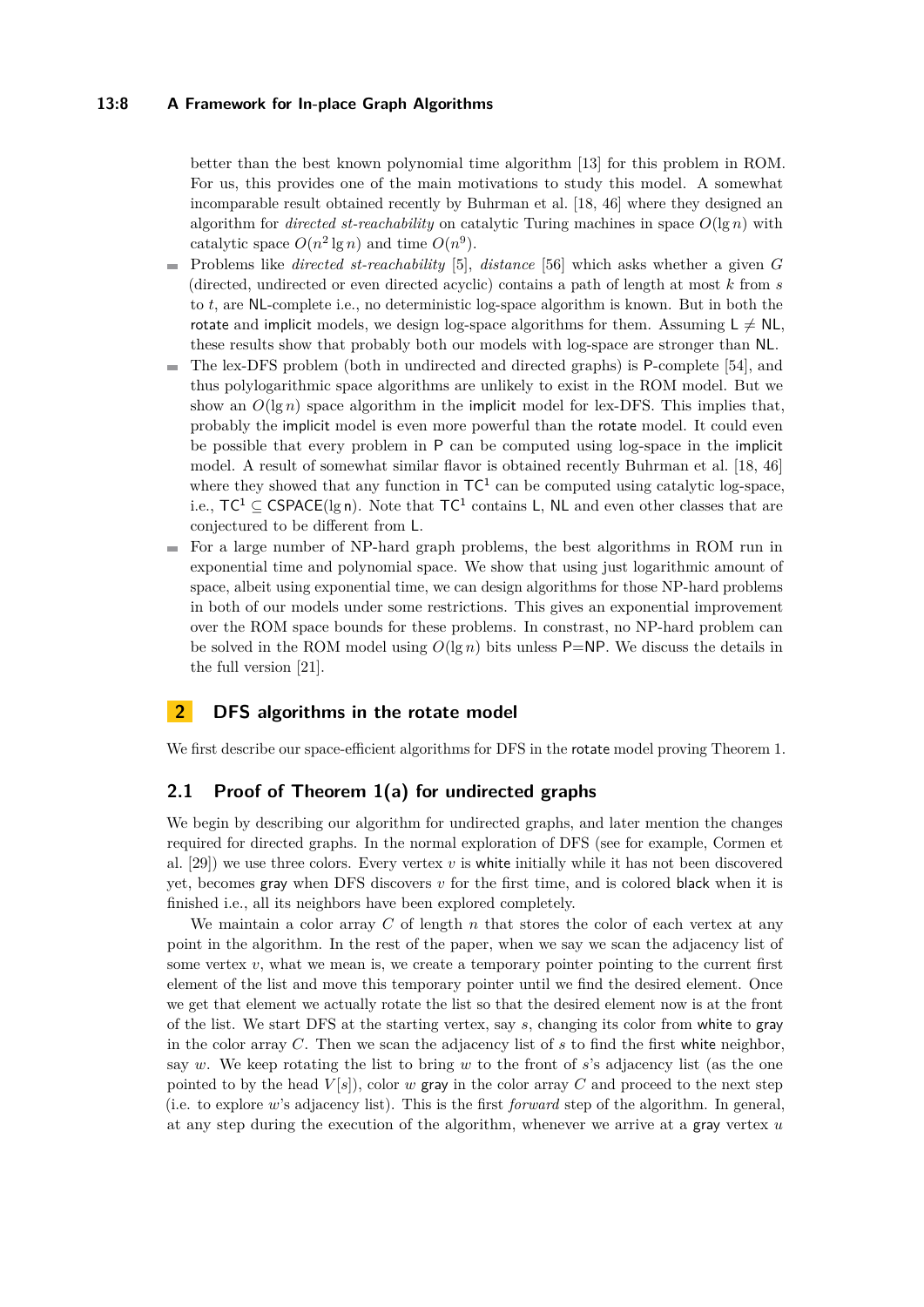#### **S. Chakraborty, A. Mukherjee, V. Raman, and S. R. Satti 13:9** 13:9

(either from one of *u*'s black children or when *u*'s color is changed from white to gray in the current step), we scan *u*'s adjacency list to find the first white vertex. (i) If we find such a vertex, say  $v$ , then we rotate  $u$ 's list to make  $v$  as the first element, and change the color of  $v$ to gray. (ii) If we do not find any white vertex, then we change the color of *u* to black, and *backtrack* to its parent. To identify *u*'s parent, we use the following lemma.

<span id="page-8-1"></span>I **Lemma 6.** (♠) *Suppose w is a node that just became* black*. Then its parent p is the unique vertex in w's list which is (a)* gray *and (b) whose current list has w in the first position.*

So, the parent can be found by scanning the *w*'s list, to find a neighbor *p* that is colored gray such that the first element in *p*'s list is *u*. This completes the description of the backtracking step. Once we backtrack to *p*, we find the next white vertex (as in the forward step) and continue until all the vertices of *G* are explored. Other than some constant number of variables, clearly the space usage is only for storing the color array *C*. Since *C* is of length *n* where each element has 3 possible values, *C* can be encoded using  $n \lg 3 + O(\lg^2 n)$  bits. so that the *i*-th element in *C* can be read and updated in  $O(1)$  time [\[32\]](#page-13-16). So overall space required is  $n \lg 3 + O(\lg^2 n)$  bits. It is easy to see that at most two full rotations of each of the list may happen during the execution of the algorithm (first one to explore all the white neighbors and the second one to determine that there are no more white neighbors) resulting in a linear time lex-DFS algorithm. We discuss the lex-DFS algorithm for the directed graphs in the full version of the paper [\[21\]](#page-13-0).

# <span id="page-8-0"></span>**2.2 Proof of Theorem [1\(](#page-4-0)b) for undirected graphs**

To improve the space further, we replace the color array *C* with a bit array *visited*[1,...,n] which stores a 0 for an unvisited vertex (white), and a 1 for a visited vertex (gray or black). First we need a test similar to that in the statement of Lemma [6](#page-8-1) without the distinction of gray and black vertices to find the parent of a node. Due to the invariant we have maintained, every internal vertex of the DFS tree will point to (i.e. have as first element in its list) its current last child. So the nodes that could potentially have node *w* in its first position are its parent, and any of its children which is a leaf. Hence we modify the forward step in the following way.

Whenever we visit an unvisited vertex *v* for the first time from another vertex *u* (hence, *u* is the parent of *v* in the DFS tree and *u*'s list has *v* in the first position), we, as before, mark *v* as visited and in addition to that, we rotate *v*'s list to bring *u* to the front (during this rotation, we do not mark any intermediate nodes as visited). Then we continue as before (by finding the first unvisited vertex and bringing it to the front) in the forward step. Now the following invariants are easy to see and are useful.

**Invariants:** During the exploration of DFS, in the (partial) DFS tree

**1.** any internal vertex has the first element in its list as its current last child; and

**2.** for any leaf vertex of the DFS tree, the first element in its list is its parent.

The first invariant is easy to see as we always keep the current explored vertex (child) as the first element in the list. For leaves, the first time we encounter them, we make its parent as the first element in the forward direction. Then we discover that it has no unvisited vertices in its list, and so we make a full rotation and bring the parent to the front again. The following lemma provides a test to find the parent of a node.

I **Lemma 7.** (♠) *Let w be a node that has just become* black*. Then its parent p is the first vertex x in w's list whose current adjacency list has w in the first position.*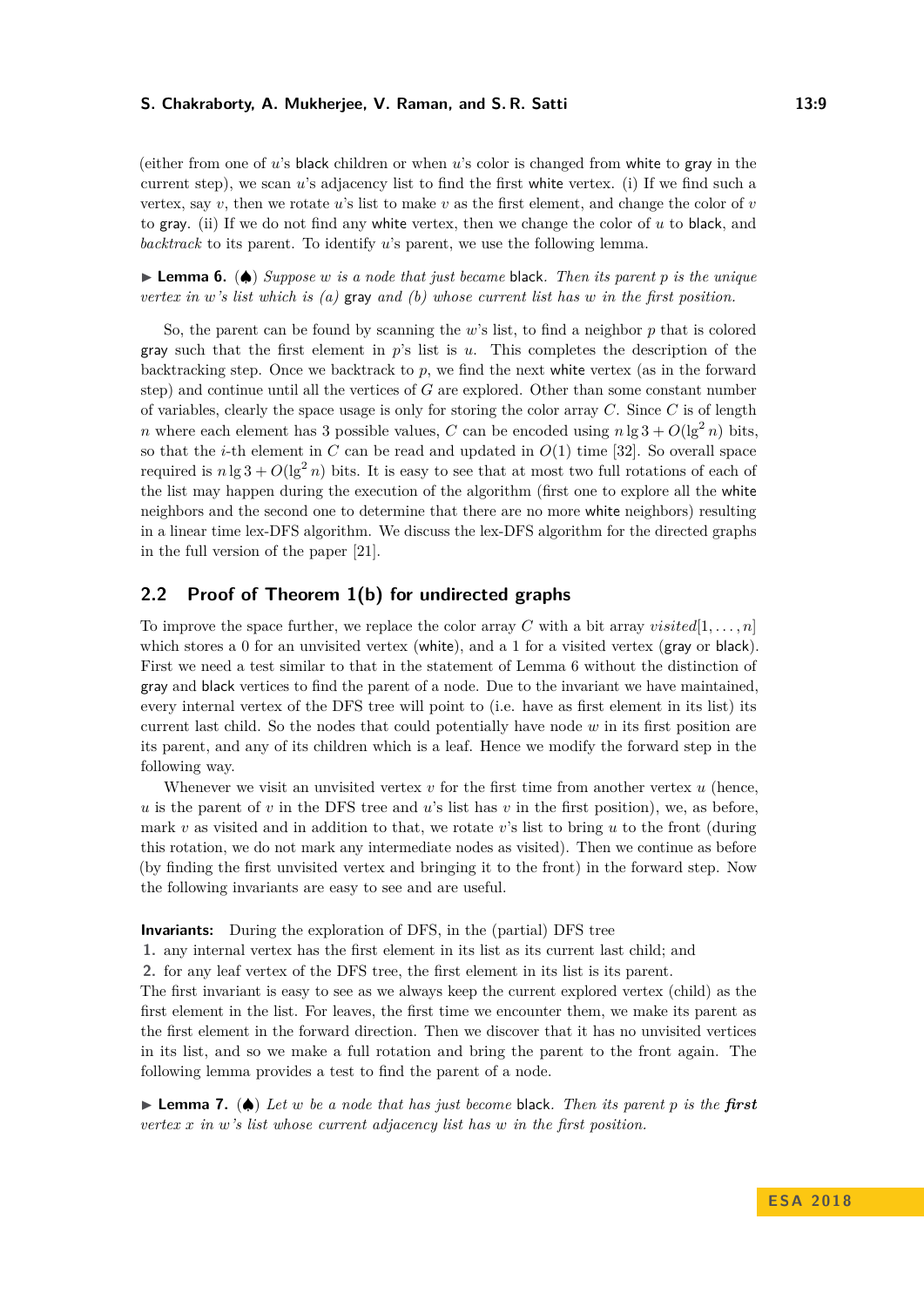### **13:10 A Framework for In-place Graph Algorithms**

Once we backtrack to  $p$ , we find the next white vertex, and continue until all the vertices of *G* are explored. Overall this procedure takes linear time. As we rotate the list to bring the parent of a node, before exploring its white neighbors, we are not guaranteed to explore the first white vertex in its original list, and hence we loose the lexicographic property. We provide our DFS algorithm for directed graphs in the full version [\[21\]](#page-13-0).

# <span id="page-9-0"></span>**2.3 Proof of Theorem [1\(](#page-4-0)c) for undirected graphs**

Now to decrease the space to  $O(\lg n)$ , we dispense with the color/visited array, and give tests to determine white, gray and black vertices. For now, assume that we can determine the color of a vertex. The forward step is almost the same as before except performing the update in the color array. I.e., whenever we visit a white vertex  $v$  for the first time from another vertex  $u$  (hence  $u$  is the parent of  $v$ ), we rotate  $v$ 's list to bring  $u$  to the front. Then we continue to find the first white vertex to explore. We maintain the following invariants. (i) any gray vertex has the first element in its list as its last child in the (partial) DFS tree; (ii) any black vertex has its parent as the first element in its list. We also store the depth of the current node in a variable *d*, which is incremented by 1 every time we discover a white vertex and decremented by 1 whenever we backtrack. We maintain the maximum depth the DFS has attained using a variable *max*. At a generic step during the execution of the algorithm, assume that we are at a vertex *x*'s list, let *p* be *x*'s parent and let *y* be a vertex in *x*'s list. We need to determine the color of *y* and continue the DFS based on the color of *y*. We use the following characterization.

I **Lemma 8.** (♠) *Suppose the DFS has explored starting from a source vertex s, up to a vertex x at level d. Let p be x's parent. Note that both s and x are* gray *in the normal coloring procedure. Let max be the maximum level of any vertex in the partial DFS exploration. Let y be a vertex in x's list. Then,*

- **1.** *y is* gray (*i.e.*,  $(x, y)$  *is a back edge, and y is an ancestor of x*) *if and only if we can reach y from s by following through the* gray *child (which is at the front of a* gray *node's list) path in at most d steps.*
- **2.** *y is* black *(i.e.,* (*x, y*) *is a back edge, and x is an ancestor of y) if and only if*
	- $\mathbf{f}$  *there is a path P* of length at most (*max*  $-$  *d*) from *y* to *x* (obtained by following *through the first elements of the lists of every vertex in the path, starting from y), and*
	- $\blacksquare$  *let z be the node before x in the path P. The node z appears after p in x*<sup>*'s*</sup> *list.*
- **3.** *y is* white *if y is not* gray *or* black*.*

Now, if we use the above claim to test for colors of vertices, testing for gray takes at most *d* steps. Testing for black takes at most (*max* − *d*) steps to find the path, and at most  $deq(x)$  steps to determine whether *p* appears before. Thus for each vertex in *x*'s list, we spend time proportional to  $max + deg(x)$ . So, the overall runtime of the algorithm is  $\sum_{v \in V} deg(v)(deg(v) + \ell) = O(m^2/n + m\ell)$ , where  $\ell$  is the maximum depth of DFS tree. Maintaining the invariants for the gray and black vertices are also straightforward. We provide the details of our log-space algorithm for directed graphs in the full version [\[21\]](#page-13-0).

# <span id="page-9-1"></span>**3 Simulation of algorithms for rotate model in the implicit model**

The following result captures the overhead incurred while simulating any rotate model algorithm in the implicit model.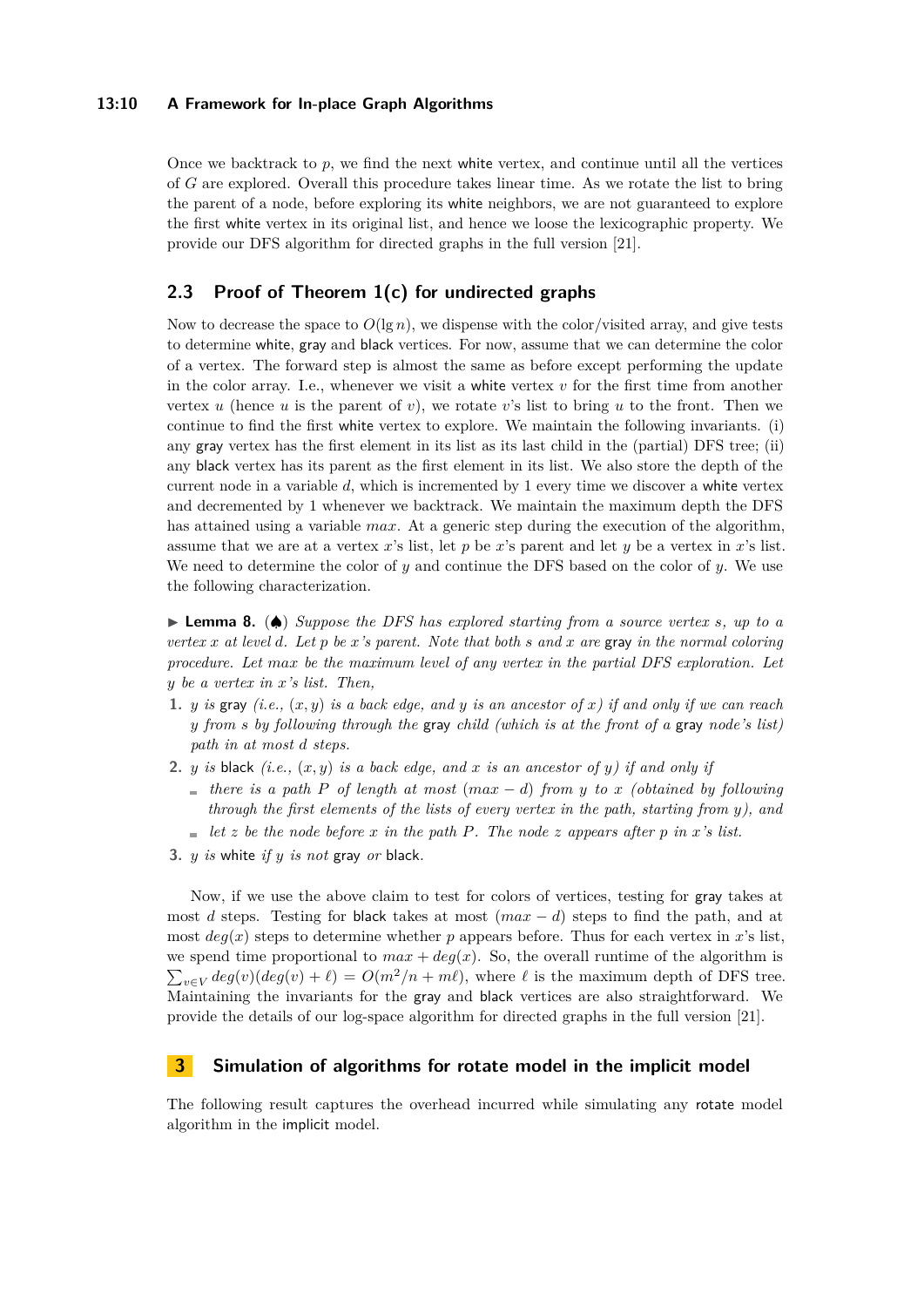#### **S. Chakraborty, A. Mukherjee, V. Raman, and S. R. Satti 13:11**

I **Theorem 9.** (♠) *Let D be the maximum degree of G. Then any algorithm running in*  $t(m, n)$  *time in the* rotate *model can be simulated in the* implicit *model in (i)*  $O(D \cdot t(m, n))$ *time when G is given in an adjacency list, and (ii)*  $O(\lg D \cdot t(m, n))$  *time when G is given in an adjacency array. Furthermore, let*  $r_v(m, n)$  *denote the number of rotations made in v*'s (whose degree is  $d_v$ ) list, and  $f(m, n)$  be the remaining number of operations. Then any *algorithm running in*  $t(m,n) = f(m,n) + \sum_{v \in V} r_v(m,n)$  *time in the* rotate *model can be simulated in the implicit model in (i)*  $O(f(m, n) + \sum_{v \in V} r_v(m, n) \cdot d_v)$  *time when G is given in an adjacency list, and (ii)*  $O(f(m, n) + \sum_{v \in V} r_v(m, n) \lg d_v)$  *time when G is given in an adjacency array.*

Most of our algorithms in the implicit model use these simulations often with some enhancements and tricks to obtain better running time bounds for some specific problems.

# <span id="page-10-0"></span>**4 DFS algorithms in the implicit model – proof of Theorem [2](#page-5-1)**

To obtain a lex-DFS algorithm, we implement the *O*(lg *n*)-bit DFS algorithm in the rotate model, described in Section [2.3,](#page-9-0) with a simple modification. First, note that in this algorithm (in the rotate model), we bring the parent of a vertex to the front of its adjacency list (by performing rotations) when we visit a vertex for the first time. Subsequently, we explore the remaining neighbors of the vertex in the left-to-right order. Thus, for each vertex, if its parent in the DFS were at the beginning of its adjacency list, then this algorithm would result in a lex-DFS algorithm. Now, to implement this algorithm in the implicit model, whenever we need to bring the parent to the front, we simply bring it to the front without changing the order of the other neighbors. Subsequently, we simulate each rotation by moving all the elements in the adjacency list circularly. As mentioned in Section [3,](#page-9-1) this results in an algorithm whose running time is  $O(\sum_{v \in V} d_v(d_v + \ell) \cdot d_v) = O(m^3/n^2 + \ell m^2/n)$  if the graph is given in an adjancecy list and in  $O(\sum_{v \in V} d_v(d_v + \ell) \cdot \lg d_v) = O(m^2(\lg n)/n + m\ell \lg n)$ when the graph is given in the form of an adjacency array. This proves Theorem [2\(](#page-5-1)a) for undirected graphs. The results for the directed case follow from simulating the corresponding results for the directed graphs.

To prove the result mentioned in Theorem [2\(](#page-5-1)b), we implement the linear-time DFS algorithm of Theorem [1](#page-4-0) for the rotate model that uses  $n + O(\lg n)$  bits. This results in an algorithm that runs in  $O(\sum_{v \in V} d_v^2 + n) = O(m^2/n)$  time (or in  $O(\sum_{v \in V} d_v \lg d_v + n)$ )  $O(m \lg m + n)$  time, when the graph is given as an adjacency array representation), using  $n + O(\lg n)$  bits. We reduce the space usage of the algorithm to  $O(\lg n)$  bits by encoding the visited/unvisited bit for each vertex with degree at least 2 within its adjacency list (and not maintaining this bit for degree-1 vertices). We describe the details below.

Whenever a node is visited for the first time in the algorithm for the rotated list model, we bring its parent to the front of its adjacency list. In the remaining part of the algorithm, we process each of its other adjacent vertices while rotating the adjacency list, untill the parent comes to the front again. Thus, for each vertex  $v$  with degree  $d_v$ , we need to rotate *v*'s adjacency list  $O(d_v)$  times. In the implicit model, we also bring the parent to the front when a vertex is visited for the first time, for any vertex with degree at least 3. We use the second and third elements in the adjacency list to encode the visited/unvisited bit. But instead of rotating the adjacency list circularly, we simply scan through the adjacency list from left to right everytime we need to find the next unvisited vertex in its adjacency list. This requires  $O(d_v)$  time for a vertex *v* with degree  $d_v$ . We show how to handle vertices with degree at most 2 separately.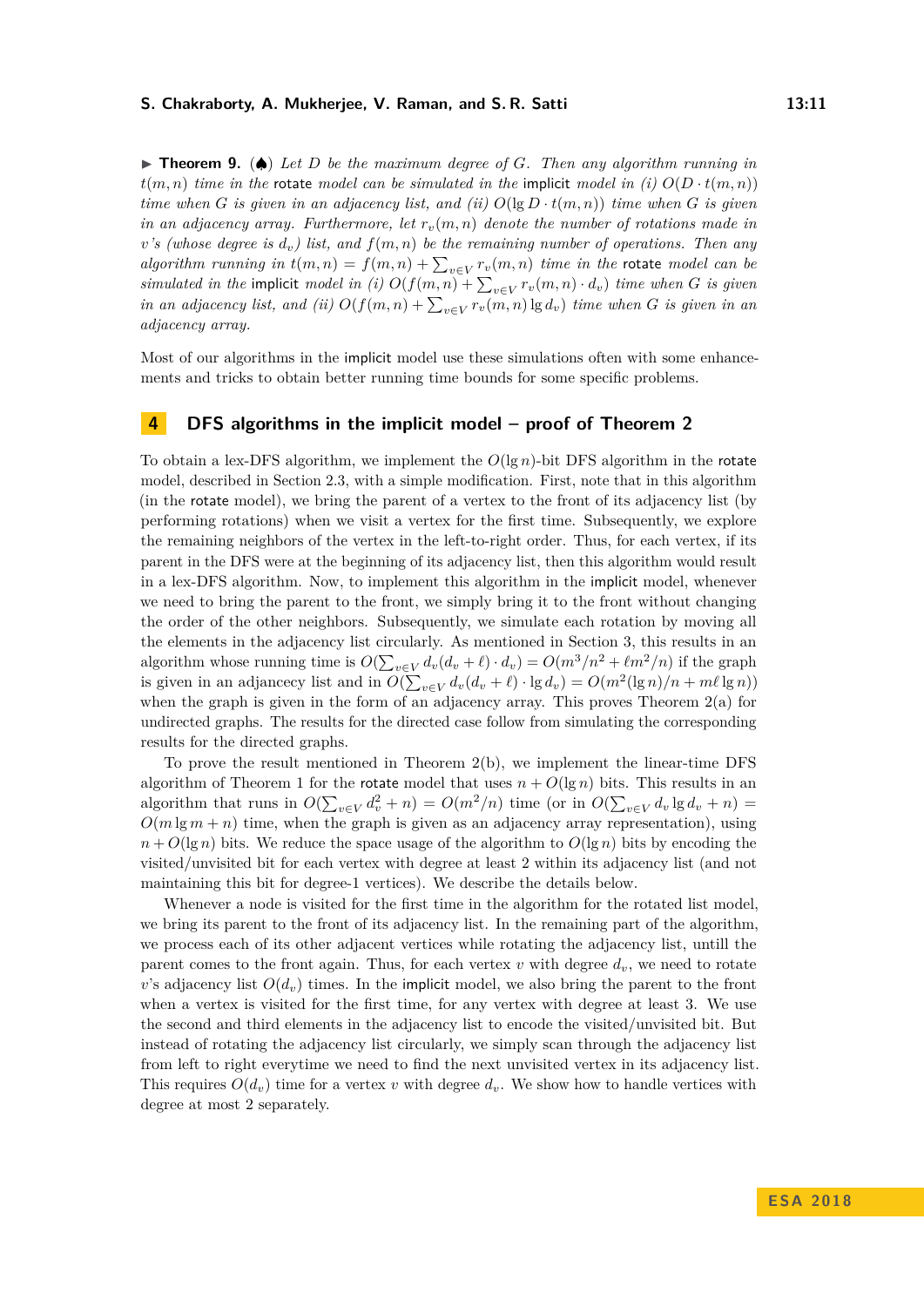### **13:12 A Framework for In-place Graph Algorithms**

As before, we can deal with the degree-1 vertices without encoding visited/unvisited bit as we encounter those vertices only once during the algorithm. For degree-2 vertices, we initially (at preprocessing stage) encode the bit 0 using the two elements in their adjacency arrays – to indicate that they are unvisited. When a degree-2 vertex is visited for the first time from a neighbor  $x$ , we move to its other neighbor – continuing the process as long as we encounter degree-2 vertices until we reach a vertex  $y$  with degree at least 3. If  $y$  is already visited, then we output the path consisting of all the degree-2 vertices and backtrack to *x*. If *y* is not visited yet, then we output the path up to *y*, and continue the search from *y*, and after marking *y* as visited. In both cases, we also mark all the degree-2 nodes as visited (by swapping the two elements in each of their adjacency arrays).

During the preprocessing, for each vertex with degree at least 3, we ensure that the second and third elements in its adjacency list encode the bit 0 (to mark it unvisited). We maintain the invariant that for any vertex with degree at least 3, as long as it is not visited, the second and third elements in its adjacency array encode the bit 0; and after the vertex is visited, its parent (in the DFS tree) is at the front of its adjacency array, and the second and third elements in its adjacency array encode the bit 1. Thus, when we visit a node *v* with degree at least 3 for the first time, we bring its parent to the front, and then swap the second and third elements in the adjacency list, if needed, to mark it as visited. The total running time of this algorithm is bounded by  $\sum_{v \in V} d_v^2 = O(m^2/n)$ .

We can implement the above DFS algorithm even faster when the input graph is given in an adjacency array representation. We deal with vertices with degree at most 2 exactly as before. For a vertex  $v$  with degree at least 3, we bring its parent to the front and swap the second and third elements to mark the node as visited (as before) whenever *v* is visited for the first time. We then sort the remaining elements, if any, in the adjacency array, in-place (using the linear-time in-place radix sort algorithm [\[42\]](#page-14-7)), and implement the rotations on the remaining part of the array as described in Section [3.](#page-9-1) The total running time of this algorithm is bounded by  $\sum_{v \in V} d_v \lg d_v = O(m \lg m + n)$ . This completes the proof of Theorem [2\(](#page-5-1)b).

# **5 Concluding remarks**

Our initial motivation was to get around the limitations of ROM to obtain a reasonable model for graphs in which we can obtain space efficient algorithms. We achieved that by introducing two new frameworks and obtained efficient (of the order of  $O(n^3 \lg n)$ ) algorithms using  $O(\lg n)$  bits of space for fundamental graph search procedures. We also discussed various applications of our DFS/BFS results, and it is not surprising that many corollaries would follow as they are the backbone of many algorithms. We showed that some of these results also translate to improved space efficient algorithms in ROM (by simulating the rotate model algorithms in ROM with a pointer per list). With some effort, we can obtain log space algorithm for MST. These results can be contrasted with the state of the art results in ROM that take almost linear bits for some of these problems other than having large runtime bounds. We believe that our work is the first step towards designing efficient in-place graph algorithms and it will inspire further investigation into designing such algorithms for other graph problems. One future direction would also be to improve the running times of our algorithms. As in the case of most of the earlier space-efficient graph algorithms, we only consider adjacency list and array representation. It's not clear how to define in-place model for adjacency matrix. Another challenging direction would be to design efficient algorithms that also restore the initial input representation at the end of the execution of the algorithm.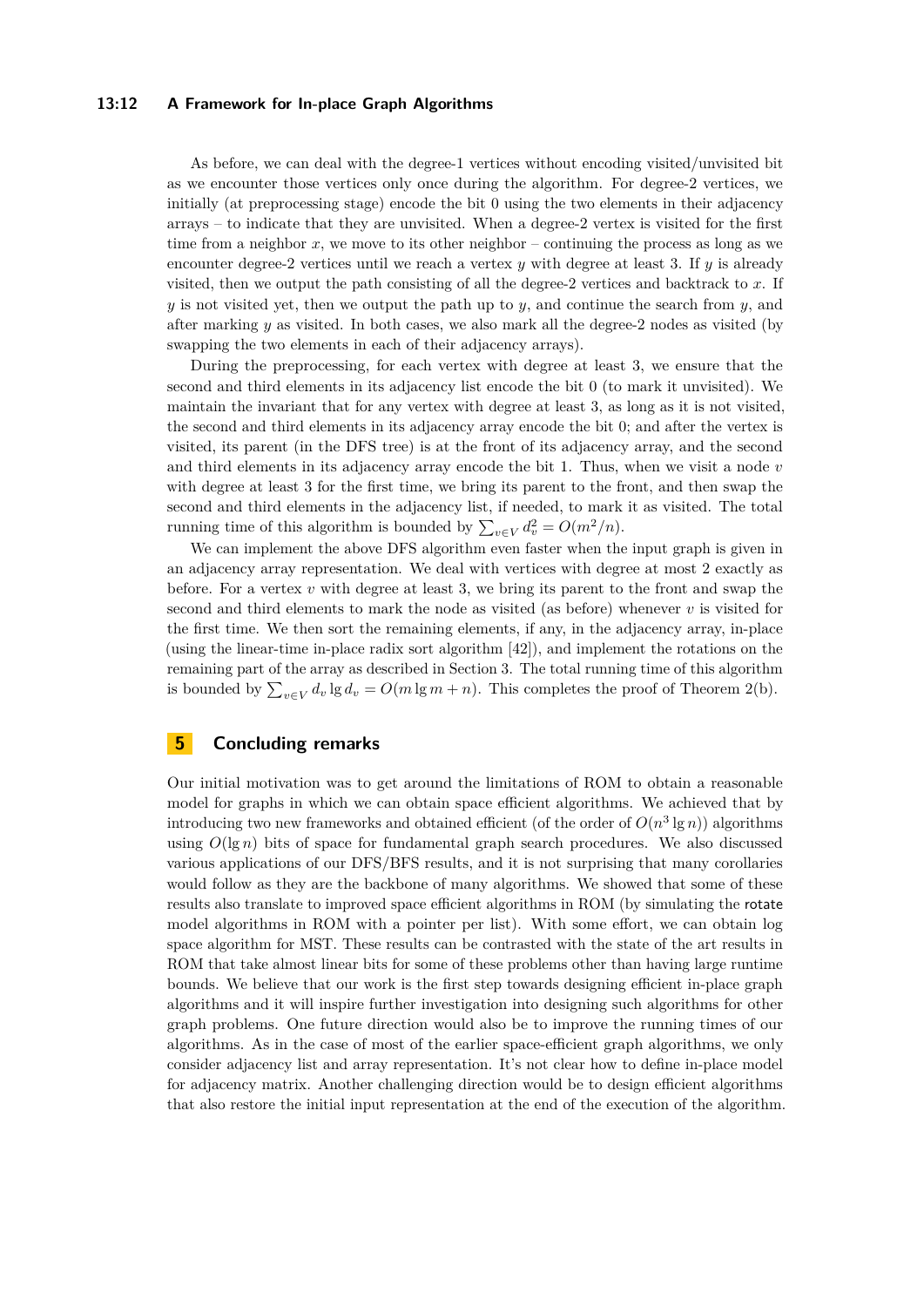#### **S. Chakraborty, A. Mukherjee, V. Raman, and S. R. Satti 13:13**

Surprisingly we could design log-space algorithm for some P-complete problems, and so it is important to understand the power of our models. Towards that we discovered that we can even obtain log-space algorithms for some NP-hard graph problems. More specifically, we defined *graph subset problems* and obtained log-space exponential time algorithms for problems belonging to this class in [\[21\]](#page-13-0). One interesting future direction would be to determine the exact computational power of these models along with exploring the horizon of interesting complexity theoretic consequences of problems in these models. Unlike the ROM model, it's not clear how one can define an in-place model which is closed under composition. We leave this as a challenging open problem.

#### **References**

- <span id="page-12-13"></span>**1** A. Aggarwal and R. J. Anderson. A random NC algorithm for depth first search. *Combinatorica*, 8(1):1–12, 1988. [doi:10.1007/BF02122548](http://dx.doi.org/10.1007/BF02122548).
- <span id="page-12-14"></span>**2** A. Aggarwal, R. J. Anderson, and M. Kao. Parallel depth-first search in general directed graphs. *SIAM J. Comput.*, 19(2):397–409, 1990. [doi:10.1137/0219025](http://dx.doi.org/10.1137/0219025).
- <span id="page-12-8"></span>**3** N. Alon, Y. Matias, and M. Szegedy. The space complexity of approximating the frequency moments. *J. Comput. Syst. Sci.*, 58(1):137–147, 1999. [doi:10.1006/jcss.1997.1545](http://dx.doi.org/10.1006/jcss.1997.1545).
- <span id="page-12-12"></span>**4** R. J. Anderson and E. W. Mayr. Parallelism and the maximal path problem. *Inf. Process. Lett.*, 24(2):121–126, 1987. [doi:10.1016/0020-0190\(87\)90105-0](http://dx.doi.org/10.1016/0020-0190(87)90105-0).
- <span id="page-12-9"></span>**5** S. Arora and B. Barak. *Computational Complexity - A Modern Approach*. Cambridge University Press, 2009. URL: [http://www.cambridge.org/catalogue/catalogue.asp?](http://www.cambridge.org/catalogue/catalogue.asp?isbn=9780521424264) [isbn=9780521424264](http://www.cambridge.org/catalogue/catalogue.asp?isbn=9780521424264).
- <span id="page-12-2"></span>**6** T. Asano, K. Buchin, M. Buchin, M.Korman, W. Mulzer, G. Rote, and A. Schulz. Reprint of: Memory-constrained algorithms for simple polygons. *Comput. Geom.*, 47(3):469–479, 2014. [doi:10.1016/j.comgeo.2013.11.004](http://dx.doi.org/10.1016/j.comgeo.2013.11.004).
- <span id="page-12-5"></span>**7** T. Asano, T. Izumi, M. Kiyomi, M. Konagaya, H. Ono, Y. Otachi, P. Schweitzer, J. Tarui, and R. Uehara. Depth-first search using O(*n*) bits. In *25th ISAAC*, pages 553–564, 2014.
- <span id="page-12-11"></span>**8** T. Asano, D. G. Kirkpatrick, K. Nakagawa, and O. Watanabe.  $\tilde{O}(\sqrt{n})$ -space and polynomial-time algorithm for planar directed graph reachability. In *39th MFCS LNCS 8634*, pages 45–56, 2014. [doi:10.1007/978-3-662-44465-8\\_5](http://dx.doi.org/10.1007/978-3-662-44465-8_5).
- <span id="page-12-3"></span>**9** T. Asano, W. Mulzer, G. Rote, and Y. Wang. Constant-work-space algorithms for geometric problems. *JoCG*, 2(1):46–68, 2011. URL: [http://jocg.org/index.php/jocg/article/](http://jocg.org/index.php/jocg/article/view/30) [view/30](http://jocg.org/index.php/jocg/article/view/30).
- <span id="page-12-6"></span>**10** N. Banerjee, S. Chakraborty, and V. Raman. Improved space efficient algorithms for BFS*,* DFS and applications. In *22nd COCOON*, 2016. URL: [http://arxiv.org/abs/](http://arxiv.org/abs/1606.04718) [1606.04718](http://arxiv.org/abs/1606.04718).
- <span id="page-12-7"></span>**11** N. Banerjee, S. Chakraborty, V. Raman, S. Roy, and S. Saurabh. Time-space tradeoffs for dynamic programming in trees and bounded treewidth graphs. In *21st COCOON*, volume 9198, pages 349–360. springer, LNCS, 2015.
- <span id="page-12-4"></span>**12** L. Barba, M. Korman, S. Langerman, K. Sadakane, and R. I. Silveira. Space-time trade-offs for stack-based algorithms. *Algorithmica*, 72(4):1097–1129, 2015. [doi:10.1007/](http://dx.doi.org/10.1007/s00453-014-9893-5) [s00453-014-9893-5](http://dx.doi.org/10.1007/s00453-014-9893-5).
- <span id="page-12-10"></span>**13** G. Barnes, J. Buss, W. Ruzzo, and B. Schieber. A sublinear space, polynomial time algorithm for directed *s*-*t* connectivity. *SIAM J. Comput.*, 27(5):1273–1282, 1998. [doi:](http://dx.doi.org/10.1137/S0097539793283151) [10.1137/S0097539793283151](http://dx.doi.org/10.1137/S0097539793283151).
- <span id="page-12-0"></span>**14** Paul Beame. A general sequential time-space tradeoff for finding unique elements. *SIAM J. Comput.*, 20(2):270–277, 1991. [doi:10.1137/0220017](http://dx.doi.org/10.1137/0220017).
- <span id="page-12-1"></span>**15** A. Borodin and S. A. Cook. A time-space tradeoff for sorting on a general sequential model of computation. *SIAM J. Comput.*, 11(2):287–297, 1982. [doi:10.1137/0211022](http://dx.doi.org/10.1137/0211022).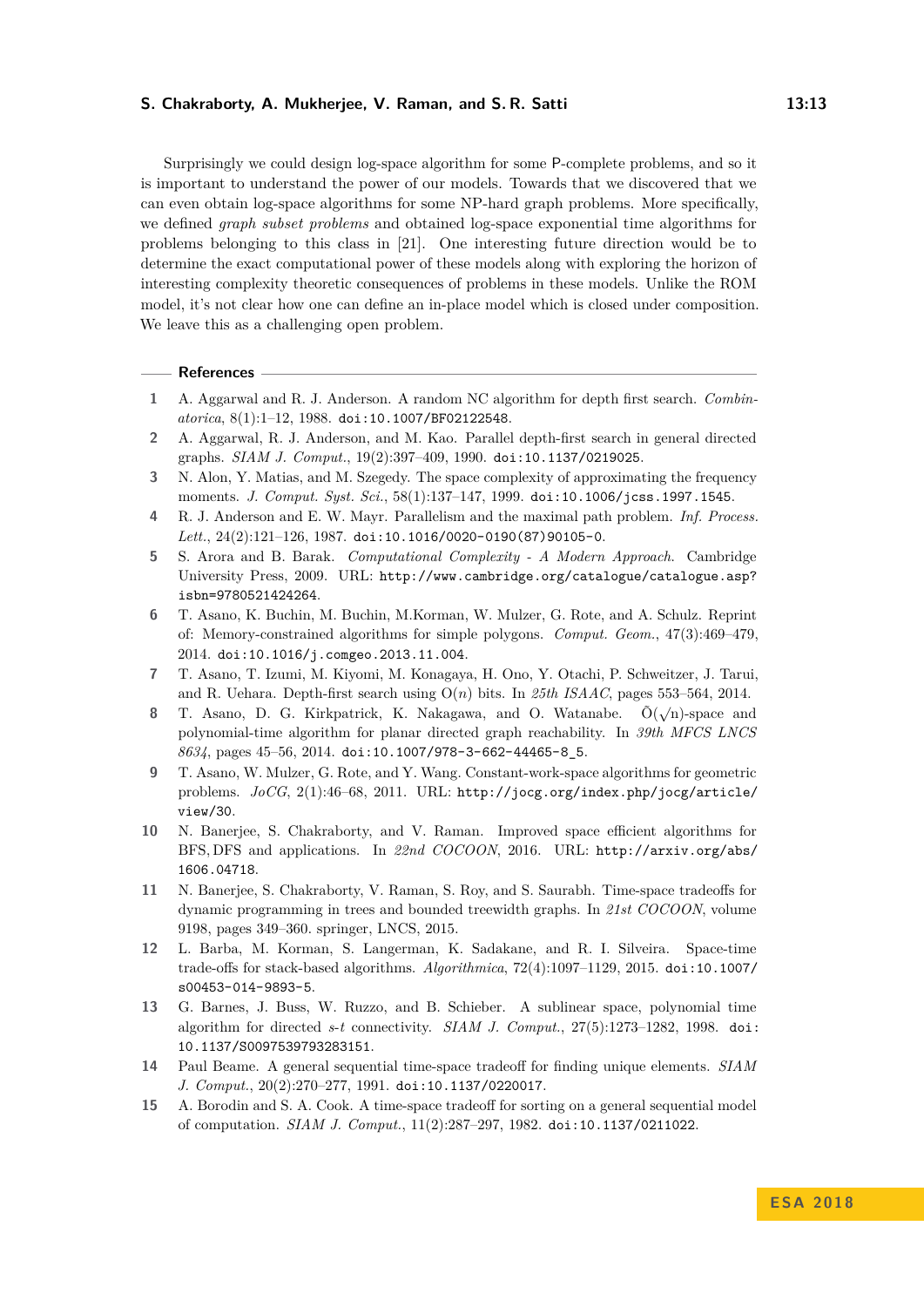### **13:14 A Framework for In-place Graph Algorithms**

- <span id="page-13-1"></span>**16** A. Borodin, M. J. Fischer, D. G. Kirkpatrick, N. A. Lynch, and M. Tompa. A time-space tradeoff for sorting on non-oblivious machines. *J. Comput. Syst. Sci.*, 22(3):351–364, 1981. [doi:10.1016/0022-0000\(81\)90037-4](http://dx.doi.org/10.1016/0022-0000(81)90037-4).
- <span id="page-13-8"></span>**17** H. Brönnimann, T. M. Chan, and E. Y. Chen. Towards in-place geometric algorithms and data structures. In *Proceedings of the 20th ACM Symposium on Computational Geometry, Brooklyn, New York, USA, June 8-11, 2004*, pages 239–246, 2004. [doi:10.1145/997817.](http://dx.doi.org/10.1145/997817.997854) [997854](http://dx.doi.org/10.1145/997817.997854).
- <span id="page-13-10"></span>**18** H. Buhrman, R. Cleve, M. Koucký, B. Loff, and F. Speelman. Computing with a full memory: catalytic space. In *Symposium on Theory of Computing, STOC 2014, New York, NY, USA, May 31 - June 03, 2014*, pages 857–866, 2014. [doi:10.1145/2591796.2591874](http://dx.doi.org/10.1145/2591796.2591874).
- <span id="page-13-11"></span>**19** H. Buhrman, M.l Koucký, B. Loff, and F. Speelman. Catalytic space: Non-determinism and hierarchy. In *33rd STACS 2016, February 17-20, 2016, Orléans, France*, pages 24:1–24:13, 2016. [doi:10.4230/LIPIcs.STACS.2016.24](http://dx.doi.org/10.4230/LIPIcs.STACS.2016.24).
- <span id="page-13-14"></span>**20** D. Chakraborty, A. Pavan, R. Tewari, N. V. Vinodchandran, and L. Yang. New time-space upperbounds for directed reachability in high-genus and h-minor-free graphs. In *FSTTCS*, pages 585–595, 2014. [doi:10.4230/LIPIcs.FSTTCS.2014.585](http://dx.doi.org/10.4230/LIPIcs.FSTTCS.2014.585).
- <span id="page-13-0"></span>**21** S. Chakraborty, A. Mukherjee, V. Raman, and S. R. Satti. Frameworks for designing in-place graph algorithms. *CoRR*, abs/1711.09859, 2017. [arXiv:1711.09859](http://arxiv.org/abs/1711.09859).
- <span id="page-13-5"></span>**22** S. Chakraborty, V. Raman, and S. R. Satti. Biconnectivity, chain decomposition and stnumbering using O(*n*) bits. In *27th ISAAC*, pages 22:1–22:13, 2016. [doi:10.4230/LIPIcs.](http://dx.doi.org/10.4230/LIPIcs.ISAAC.2016.22) [ISAAC.2016.22](http://dx.doi.org/10.4230/LIPIcs.ISAAC.2016.22).
- <span id="page-13-6"></span>**23** S. Chakraborty, V. Raman, and S. R. Satti. Biconnectivity, st-numbering and other applications of DFS using  $O(n)$  bits. *J. Comput. Syst. Sci.*, 90:63–79, 2017. [doi:](http://dx.doi.org/10.1016/j.jcss.2017.06.006) [10.1016/j.jcss.2017.06.006](http://dx.doi.org/10.1016/j.jcss.2017.06.006).
- <span id="page-13-7"></span>**24** S. Chakraborty and S. R. Satti. Space-efficient algorithms for maximum cardinality search, stack bfs, queue BFS and applications. In *Computing and Combinatorics - 23rd International Conference, COCOON 2017, Hong Kong, China, August 3-5, 2017, Proceedings*, pages 87–98, 2017. [doi:10.1007/978-3-319-62389-4\\_8](http://dx.doi.org/10.1007/978-3-319-62389-4_8).
- <span id="page-13-3"></span>**25** T. M. Chan and E. Y. Chen. Multi-pass geometric algorithms. *Discrete & Computational Geometry*, 37(1):79–102, 2007. [doi:10.1007/s00454-006-1275-6](http://dx.doi.org/10.1007/s00454-006-1275-6).
- <span id="page-13-2"></span>**26** T. M. Chan, J. I. Munro, and V. Raman. Faster, space-efficient selection algorithms in readonly memory for integers. In *Algorithms and Computation - 24th International Symposium, ISAAC 2013, Hong Kong, China, December 16-18, 2013, Proceedings*, pages 405–412, 2013. [doi:10.1007/978-3-642-45030-3\\_38](http://dx.doi.org/10.1007/978-3-642-45030-3_38).
- <span id="page-13-9"></span>**27** T. M. Chan, J. I. Munro, and V. Raman. Selection and sorting in the "restore" model. In *25th-SODA*, pages 995–1004, 2014. [doi:10.1137/1.9781611973402.74](http://dx.doi.org/10.1137/1.9781611973402.74).
- <span id="page-13-13"></span>**28** S. A. Cook and C. Rackoff. Space lower bounds for maze threadability on restricted machines. *SIAM J. Comput.*, 9(3):636–652, 1980. [doi:10.1137/0209048](http://dx.doi.org/10.1137/0209048).
- <span id="page-13-15"></span>**29** T. H. Cormen, C. E. Leiserson, R. L. Rivest, and C. Stein. *Introduction to Algorithms (3. ed.)*. MIT Press, 2009. URL: [http://mitpress.mit.edu/books/](http://mitpress.mit.edu/books/introduction-algorithms) [introduction-algorithms](http://mitpress.mit.edu/books/introduction-algorithms).
- <span id="page-13-4"></span>**30** O. Darwish and A. Elmasry. Optimal time-space tradeoff for the 2d convex-hull problem. In *22th ESA*, pages 284–295, 2014. [doi:10.1007/978-3-662-44777-2\\_24](http://dx.doi.org/10.1007/978-3-662-44777-2_24).
- <span id="page-13-12"></span>**31** S. Datta, N. Limaye, P. Nimbhorkar, T. Thierauf, and F. Wagner. Planar graph isomorphism is in log-space. In *24th CCC*, pages 203–214, 2009. [doi:10.1109/CCC.2009.16](http://dx.doi.org/10.1109/CCC.2009.16).
- <span id="page-13-16"></span>**32** Y. Dodis, M. Patrascu, and M. Thorup. Changing base without losing space. In *Proceedings of the 42nd ACM Symposium on Theory of Computing (STOC)*, pages 593–602, 2010. [doi:](http://dx.doi.org/10.1145/1806689.1806770) [10.1145/1806689.1806770](http://dx.doi.org/10.1145/1806689.1806770).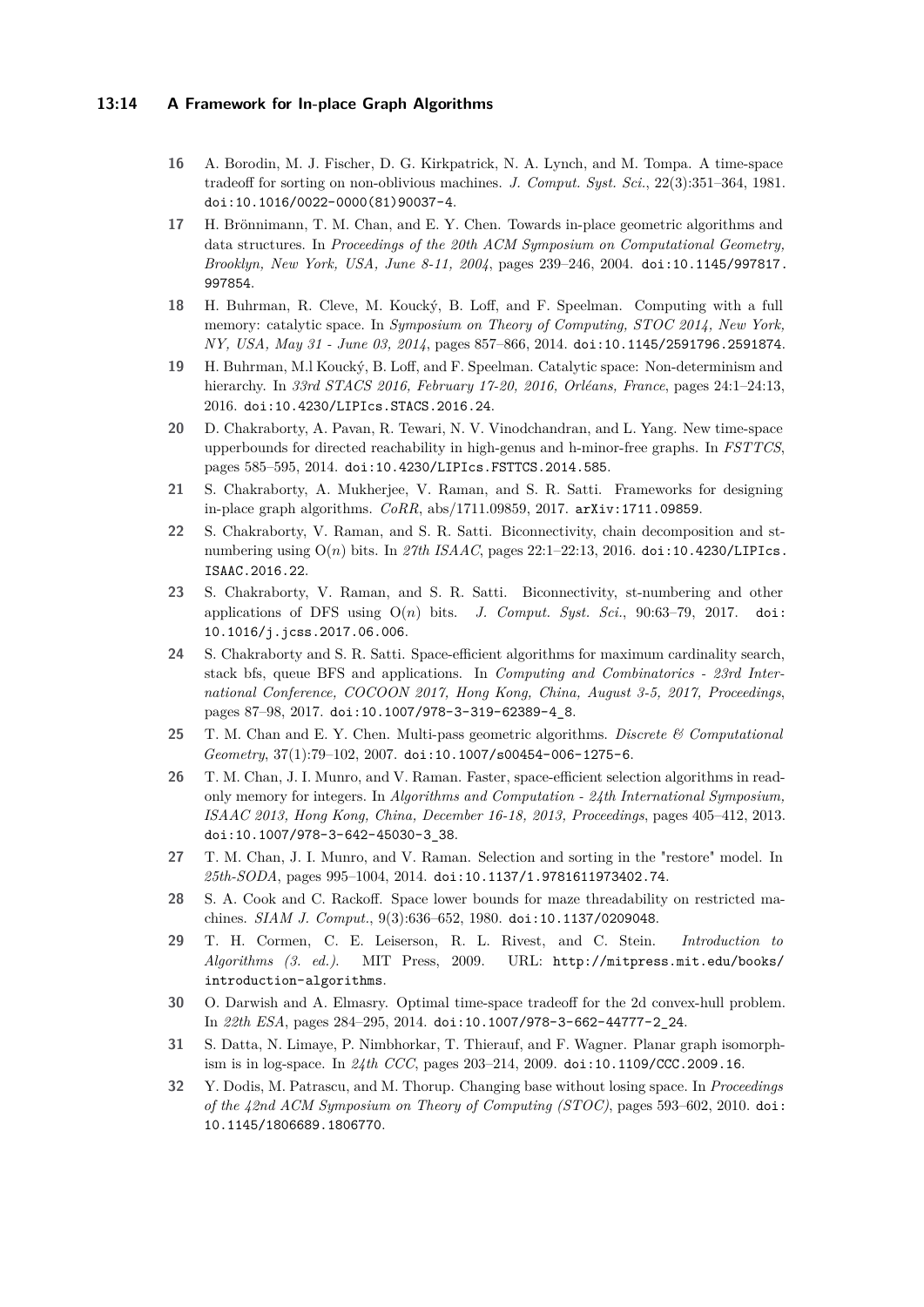#### **S. Chakraborty, A. Mukherjee, V. Raman, and S. R. Satti 13:15**

- <span id="page-14-18"></span>**33** J. Edmonds, C. K. Poon, and D. Achlioptas. Tight lower bounds for st-connectivity on the NNJAG model. *SIAM J. Comput.*, 28(6):2257–2284, 1999. [doi:10.1137/](http://dx.doi.org/10.1137/S0097539795295948) [S0097539795295948](http://dx.doi.org/10.1137/S0097539795295948).
- <span id="page-14-15"></span>**34** M. Elberfeld, A. Jakoby, and T. Tantau. Logspace versions of the theorems of bodlaender and courcelle. In *51th FOCS*, pages 143–152, 2010. [doi:10.1109/FOCS.2010.21](http://dx.doi.org/10.1109/FOCS.2010.21).
- <span id="page-14-16"></span>**35** M. Elberfeld and K. Kawarabayashi. Embedding and canonizing graphs of bounded genus in logspace. In *Symposium on Theory of Computing, STOC 2014, New York, NY, USA, May 31 - June 03, 2014*, pages 383–392, 2014. [doi:10.1145/2591796.2591865](http://dx.doi.org/10.1145/2591796.2591865).
- <span id="page-14-17"></span>**36** M. Elberfeld and P. Schweitzer. Canonizing graphs of bounded tree width in logspace. In *33rd Symposium on Theoretical Aspects of Computer Science, STACS 2016, February 17-20, 2016, Orléans, France*, pages 32:1–32:14, 2016. [doi:10.4230/LIPIcs.STACS.2016.32](http://dx.doi.org/10.4230/LIPIcs.STACS.2016.32).
- <span id="page-14-4"></span>**37** A. Elmasry, T. Hagerup, and F. Kammer. Space-efficient basic graph algorithms. In *32nd STACS*, pages 288–301, 2015. [doi:10.4230/LIPIcs.STACS.2015.288](http://dx.doi.org/10.4230/LIPIcs.STACS.2015.288).
- <span id="page-14-0"></span>**38** A. Elmasry, D. D. Juhl, J. Katajainen, and S. R. Satti. Selection from read-only memory with limited workspace. *Theor. Comput. Sci.*, 554:64–73, 2014. [doi:10.1016/j.tcs.2014.](http://dx.doi.org/10.1016/j.tcs.2014.06.012) [06.012](http://dx.doi.org/10.1016/j.tcs.2014.06.012).
- <span id="page-14-12"></span>**39** J. Feigenbaum, S. Kannan, A. McGregor, S. Suri, and J. Zhang. On graph problems in a semi-streaming model. *Theor. Comput. Sci.*, 348(2-3):207–216, 2005. [doi:10.1016/j.tcs.](http://dx.doi.org/10.1016/j.tcs.2005.09.013) [2005.09.013](http://dx.doi.org/10.1016/j.tcs.2005.09.013).
- <span id="page-14-8"></span>**40** G. Franceschini and J. Ian Munro. Implicit dictionaries with *O*(1) modifications per update and fast search. In *Proceedings of the Seventeenth Annual ACM-SIAM Symposium on Discrete Algorithms (SODA)*, pages 404–413, 2006.
- <span id="page-14-11"></span>**41** G. Franceschini and S. Muthukrishnan. In-place suffix sorting. In *Automata, Languages and Programming, 34th International Colloquium, ICALP 2007, Wroclaw, Poland, July 9-13, 2007, Proceedings*, pages 533–545, 2007. [doi:10.1007/978-3-540-73420-8\\_47](http://dx.doi.org/10.1007/978-3-540-73420-8_47).
- <span id="page-14-7"></span>**42** G. Franceschini, S. Muthukrishnan, and M. Patrascu. Radix sorting with no extra space. In *Algorithms - ESA 2007, 15th Annual European Symposium, Eilat, Israel, October 8-10, 2007, Proceedings*, pages 194–205, 2007. [doi:10.1007/978-3-540-75520-3\\_19](http://dx.doi.org/10.1007/978-3-540-75520-3_19).
- <span id="page-14-1"></span>**43** G. N. Frederickson. Upper bounds for time-space trade-offs in sorting and selection. *J. Comput. Syst. Sci.*, 34(1):19–26, 1987. [doi:10.1016/0022-0000\(87\)90002-X](http://dx.doi.org/10.1016/0022-0000(87)90002-X).
- <span id="page-14-5"></span>**44** T. Hagerup and F. Kammer. Succinct choice dictionaries. *CoRR*, abs/1604.06058, 2016. URL: <http://arxiv.org/abs/1604.06058>, [arXiv:1604.06058](http://arxiv.org/abs/1604.06058).
- <span id="page-14-6"></span>**45** F. Kammer, D. Kratsch, and M. Laudahn. Space-efficient biconnected components and recognition of outerplanar graphs. In *41st MFCS*, 2016.
- <span id="page-14-13"></span>**46** M. Koucký. Catalytic computation. *Bulletin of the EATCS*, 118, 2016. URL: [http:](http://eatcs.org/beatcs/index.php/beatcs/article/view/400) [//eatcs.org/beatcs/index.php/beatcs/article/view/400](http://eatcs.org/beatcs/index.php/beatcs/article/view/400).
- <span id="page-14-10"></span>**47** T. W. Lai and D. Wood. Implicit selection. In *SWAT 88, 1st Scandinavian Workshop on Algorithm Theory, Halmstad, Sweden, July 5-8, 1988, Proceedings*, pages 14–23, 1988. [doi:10.1007/3-540-19487-8\\_2](http://dx.doi.org/10.1007/3-540-19487-8_2).
- <span id="page-14-14"></span>**48** A. McGregor. Graph stream algorithms: a survey. *SIGMOD Record*, 43(1):9–20, 2014. [doi:10.1145/2627692.2627694](http://dx.doi.org/10.1145/2627692.2627694).
- <span id="page-14-2"></span>**49** J. I. Munro and M. Paterson. Selection and sorting with limited storage. *Theor. Comput. Sci.*, 12:315–323, 1980. [doi:10.1016/0304-3975\(80\)90061-4](http://dx.doi.org/10.1016/0304-3975(80)90061-4).
- <span id="page-14-3"></span>**50** J. I. Munro and V. Raman. Selection from read-only memory and sorting with minimum data movement. *Theor. Comput. Sci.*, 165(2):311–323, 1996. [doi:10.1016/0304-3975\(95\)](http://dx.doi.org/10.1016/0304-3975(95)00225-1) [00225-1](http://dx.doi.org/10.1016/0304-3975(95)00225-1).
- <span id="page-14-9"></span>**51** J. Ian Munro. An implicit data structure supporting insertion, deletion, and search in O(log<sup>2</sup> n) time. *J. Comput. Syst. Sci.*, 33(1):66–74, 1986. [doi:10.1016/0022-0000\(86\)](http://dx.doi.org/10.1016/0022-0000(86)90043-7) [90043-7](http://dx.doi.org/10.1016/0022-0000(86)90043-7).